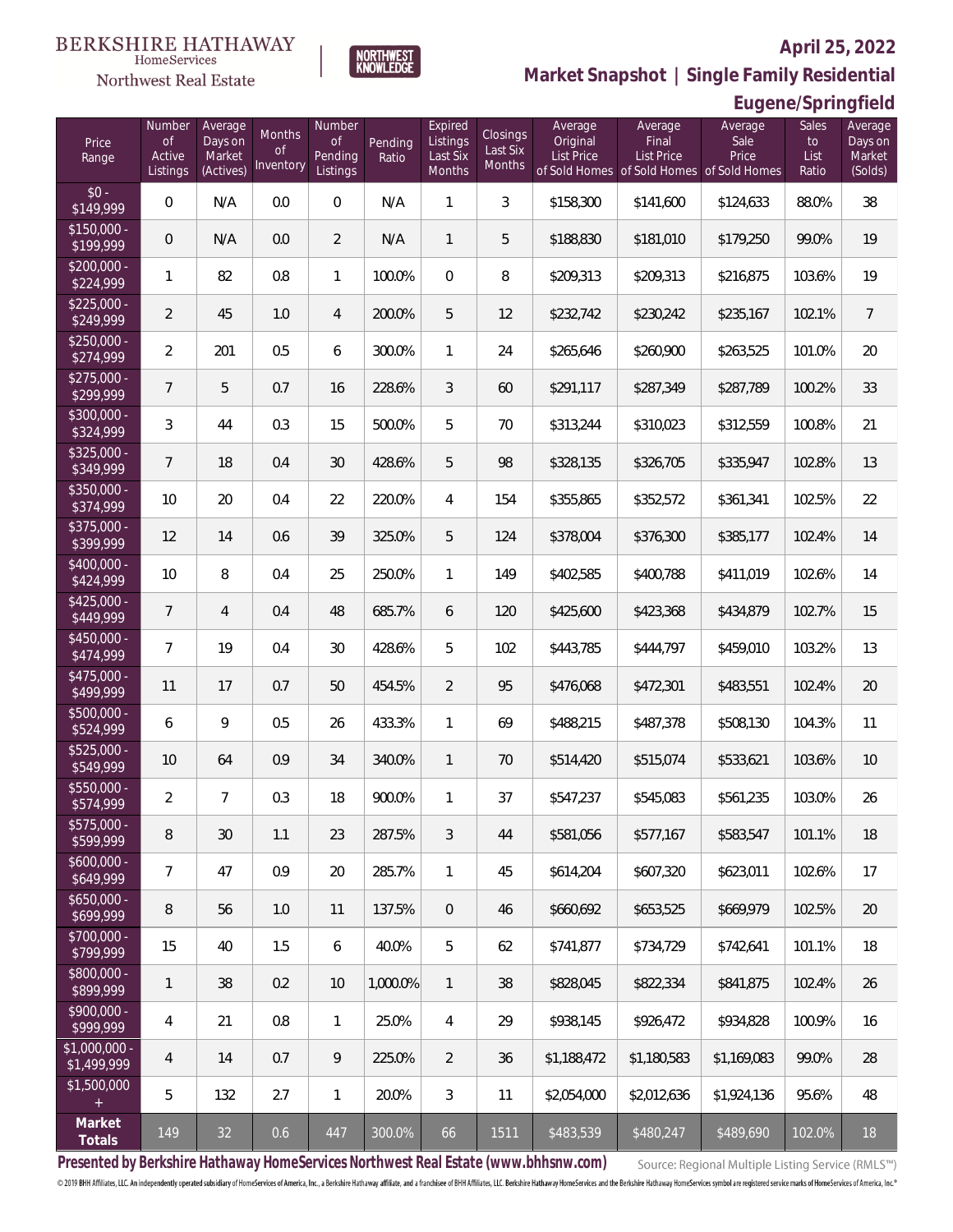

HomeServices

**Market Snapshot | Single Family Residential**

### **Hayden Bridge**

| Price<br>Range                | Number<br><b>of</b><br>Active<br>Listings | Average<br>Days on<br>Market<br>(Actives) | Months<br>0f<br>Inventory | Number<br><b>of</b><br>Pending<br>Listings | Pending<br>Ratio | Expired<br>Listings<br>Last Six<br><b>Months</b> | Closings<br>Last Six<br>Months | Average<br>Original<br><b>List Price</b> | Average<br>Final<br><b>List Price</b><br>of Sold Homes of Sold Homes of Sold Homes | Average<br>Sale<br>Price | Sales<br>to<br>List<br>Ratio | Average<br>Days on<br>Market<br>(Solds) |
|-------------------------------|-------------------------------------------|-------------------------------------------|---------------------------|--------------------------------------------|------------------|--------------------------------------------------|--------------------------------|------------------------------------------|------------------------------------------------------------------------------------|--------------------------|------------------------------|-----------------------------------------|
| $$0 -$<br>\$149,999           | $\overline{0}$                            | N/A                                       | N/A                       | $\Omega$                                   | N/A              | $\Omega$                                         | $\overline{0}$                 | N/A                                      | N/A                                                                                | N/A                      | N/A                          | N/A                                     |
| $$150,000 -$<br>\$199,999     | $\overline{0}$                            | N/A                                       | N/A                       | $\overline{0}$                             | N/A              | $\overline{0}$                                   | $\overline{0}$                 | N/A                                      | N/A                                                                                | N/A                      | N/A                          | N/A                                     |
| $$200,000 -$<br>\$224,999     | $\overline{0}$                            | N/A                                       | N/A                       | $\overline{0}$                             | N/A              | $\Omega$                                         | $\overline{0}$                 | N/A                                      | N/A                                                                                | N/A                      | N/A                          | N/A                                     |
| $$225,000 -$<br>\$249,999     | $\overline{0}$                            | N/A                                       | N/A                       | $\overline{0}$                             | N/A              | $\overline{0}$                                   | $\overline{0}$                 | N/A                                      | N/A                                                                                | N/A                      | N/A                          | N/A                                     |
| $$250,000 -$<br>\$274,999     | $\overline{0}$                            | N/A                                       | N/A                       | $\overline{0}$                             | N/A              | $\overline{0}$                                   | $\overline{0}$                 | N/A                                      | N/A                                                                                | N/A                      | N/A                          | N/A                                     |
| $$275,000 -$<br>\$299,999     | $\overline{0}$                            | N/A                                       | N/A                       | $\overline{0}$                             | N/A              | $\overline{0}$                                   | $\overline{0}$                 | N/A                                      | N/A                                                                                | N/A                      | N/A                          | N/A                                     |
| $$300,000 -$<br>\$324,999     | $\overline{0}$                            | N/A                                       | 0.0                       | $\overline{0}$                             | N/A              | $\Omega$                                         | $\overline{2}$                 | \$320,950                                | \$310,500                                                                          | \$317,500                | 102.3%                       | 39                                      |
| $$325,000 -$<br>\$349,999     | $\overline{0}$                            | N/A                                       | 0.0                       | $\mathbf{1}$                               | N/A              | $\overline{0}$                                   | 3                              | \$322,800                                | \$322,800                                                                          | \$332,500                | 103.0%                       | 30                                      |
| $$350,000 -$<br>\$374,999     | $\mathbf{1}$                              | $\overline{4}$                            | 0.8                       | $\mathbf{1}$                               | 100.0%           | $\Omega$                                         | 8                              | \$354,738                                | \$353,488                                                                          | \$365,819                | 103.5%                       | 13                                      |
| \$375,000 -<br>\$399,999      | $\mathbf 0$                               | N/A                                       | 0.0                       | 3                                          | N/A              | $\mathbf{1}$                                     | 5                              | \$389,960                                | \$389,960                                                                          | \$390,780                | 100.2%                       | 12                                      |
| \$400,000 -<br>\$424,999      | $\overline{0}$                            | N/A                                       | 0.0                       | 4                                          | N/A              | $\overline{0}$                                   | 6                              | \$396,833                                | \$398,739                                                                          | \$411,308                | 103.2%                       | 8                                       |
| $$425,000 -$<br>\$449,999     | $\mathbf{1}$                              | 3                                         | 0.8                       | 16                                         | 1,600.0%         | $\overline{0}$                                   | 8                              | \$423,350                                | \$421,463                                                                          | \$434,600                | 103.1%                       | 6                                       |
| $$450,000 -$<br>\$474,999     | $\overline{2}$                            | 26                                        | 1.5                       | 6                                          | 300.0%           | $\Omega$                                         | 8                              | \$455,149                                | \$453,872                                                                          | \$459,522                | 101.2%                       | 8                                       |
| $$475,000 -$<br>\$499,999     | $\mathbf{1}$                              | 20                                        | 2.0                       | 9                                          | 900.0%           | $\overline{0}$                                   | 3                              | \$471,498                                | \$473,178                                                                          | \$480,678                | 101.6%                       | $\overline{7}$                          |
| \$500,000 -<br>\$524,999      | $\overline{0}$                            | N/A                                       | 0.0                       | $\overline{7}$                             | N/A              | $\overline{0}$                                   | $\overline{4}$                 | \$486,999                                | \$490,036                                                                          | \$503,036                | 102.7%                       | $\overline{7}$                          |
| \$525,000 -<br>\$549,999      | $\mathbf{1}$                              | 31                                        | 1.0                       | 4                                          | 400.0%           | $\overline{0}$                                   | 6                              | \$503,822                                | \$503,822                                                                          | \$534,136                | 106.0%                       | $\mathfrak{Z}$                          |
| \$550,000 -<br>\$574,999      | $\boldsymbol{0}$                          | N/A                                       | N/A                       | $\mathbf{0}$                               | N/A              | $\overline{0}$                                   | $\boldsymbol{0}$               | N/A                                      | N/A                                                                                | N/A                      | N/A                          | N/A                                     |
| $$575,000 -$<br>\$599,999     | $\mathbf 0$                               | N/A                                       | N/A                       | 1                                          | N/A              | 0                                                | $\mathbf 0$                    | N/A                                      | N/A                                                                                | N/A                      | N/A                          | N/A                                     |
| $$600,000 -$<br>\$649,999     | $\,0\,$                                   | N/A                                       | 0.0                       | $\mathbf{1}$                               | N/A              | $\boldsymbol{0}$                                 | 1                              | \$600,000                                | \$600,000                                                                          | \$620,000                | 103.3%                       | $\overline{2}$                          |
| $$650,000 -$<br>\$699,999     | $\mathbf 0$                               | N/A                                       | 0.0                       | 1                                          | N/A              | $\overline{0}$                                   | $\mathfrak{Z}$                 | \$645,000                                | \$639,667                                                                          | \$668,333                | 104.5%                       | 40                                      |
| $$700,000 -$<br>\$799,999     | $\mathbf 0$                               | N/A                                       | 0.0                       | $\boldsymbol{0}$                           | N/A              | $\boldsymbol{0}$                                 | 1                              | \$799,000                                | \$799,000                                                                          | \$799,000                | 100.0%                       | 6                                       |
| $$800,000 -$<br>\$899,999     | $\mathbf 0$                               | N/A                                       | 0.0                       | 1                                          | N/A              | $\overline{0}$                                   | $\mathbf{1}$                   | \$815,000                                | \$815,000                                                                          | \$815,000                | 100.0%                       | 33                                      |
| $$900,000 -$<br>\$999,999     | $\mathbf 0$                               | N/A                                       | N/A                       | 0                                          | N/A              | $\boldsymbol{0}$                                 | $\mathbf 0$                    | N/A                                      | N/A                                                                                | N/A                      | N/A                          | N/A                                     |
| $$1,000,000$ -<br>\$1,499,999 | $\mathbf 0$                               | N/A                                       | N/A                       | $\overline{0}$                             | N/A              | $\overline{0}$                                   | $\mathbf 0$                    | N/A                                      | N/A                                                                                | N/A                      | N/A                          | N/A                                     |
| \$1,500,000<br>$\pm$          | $\overline{0}$                            | N/A                                       | N/A                       | $\boldsymbol{0}$                           | N/A              | $\mathbf 0$                                      | $\mathbf 0$                    | N/A                                      | N/A                                                                                | N/A                      | N/A                          | N/A                                     |
| Market<br>Totals              | $\mathfrak{b}$                            | 18                                        | 0.6                       | 55                                         | 916.7%           | $\mathbf{1}$                                     | 59                             | \$446,464                                | \$445,726                                                                          | \$458,165                | 102.8%                       | 12                                      |

**Presented by Berkshire Hathaway HomeServices Northwest Real Estate (www.bhhsnw.com)**

Source: Regional Multiple Listing Service (RMLS™)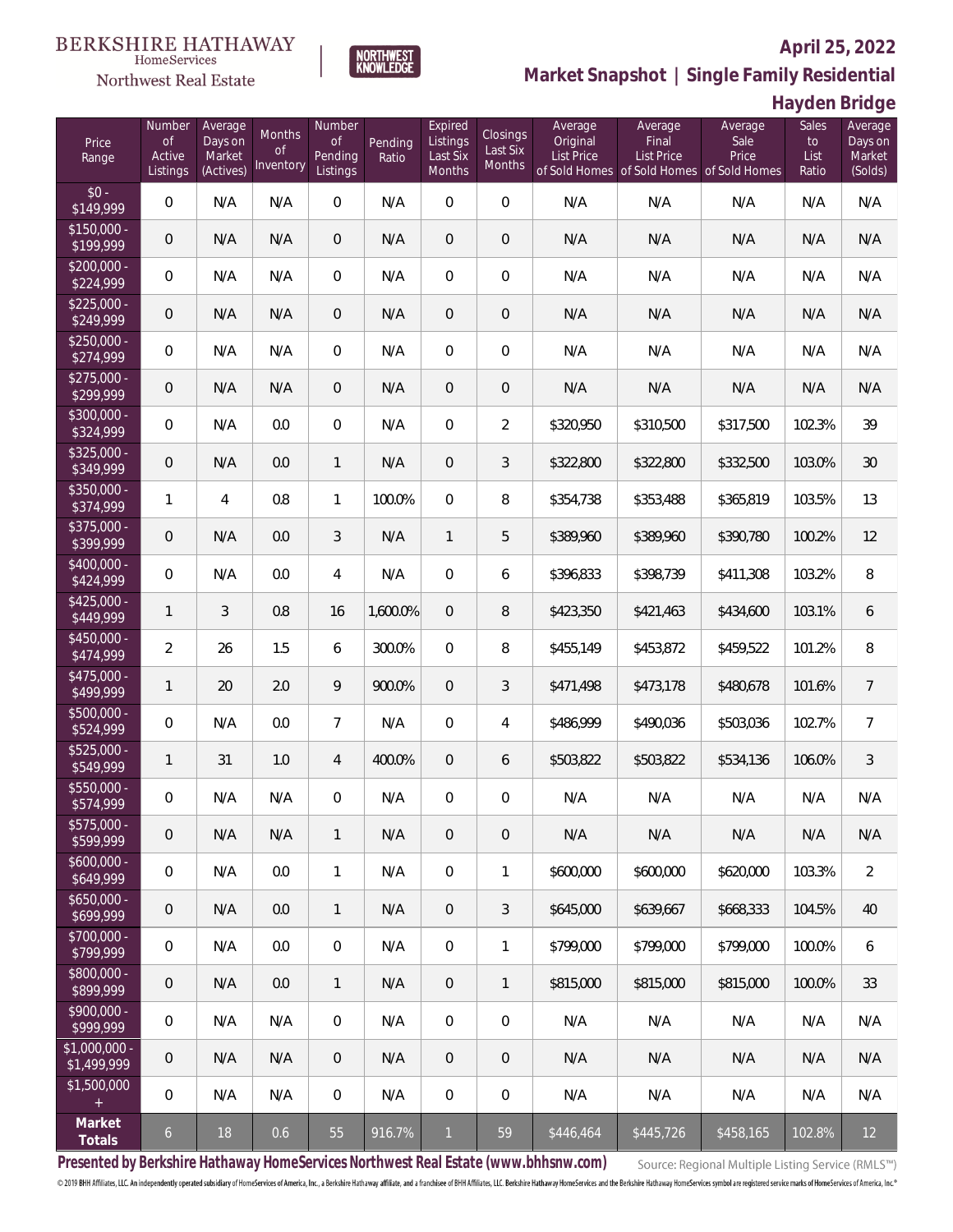#### BERKSHIRE HATHAWAY HomeServices



### **April 25, 2022**



**Thurston**

| Price<br>Range                | Number<br><b>of</b><br>Active<br>Listings | Average<br>Days on<br>Market<br>(Actives) | Months<br>0f<br><b>Inventory</b> | Number<br>Οf<br>Pending<br>Listings | Pending<br>Ratio | Expired<br>Listings<br>Last Six<br>Months | <b>Closings</b><br>Last Six<br>Months | Average<br>Original<br><b>List Price</b> | Average<br>Final<br><b>List Price</b><br>of Sold Homes of Sold Homes of Sold Homes | Average<br>Sale<br>Price | Sales<br>to<br>List<br>Ratio | Average<br>Days on<br>Market<br>(Solds) |
|-------------------------------|-------------------------------------------|-------------------------------------------|----------------------------------|-------------------------------------|------------------|-------------------------------------------|---------------------------------------|------------------------------------------|------------------------------------------------------------------------------------|--------------------------|------------------------------|-----------------------------------------|
| $$0 -$<br>\$149,999           | 0                                         | N/A                                       | 0.0                              | $\overline{0}$                      | N/A              | $\overline{0}$                            | $\mathbf{1}$                          | \$150,000                                | \$99,900                                                                           | \$94,900                 | 95.0%                        | 75                                      |
| $$150,000 -$<br>\$199,999     | 0                                         | N/A                                       | N/A                              | $\overline{0}$                      | N/A              | $\overline{0}$                            | $\mathbf 0$                           | N/A                                      | N/A                                                                                | N/A                      | N/A                          | N/A                                     |
| $$200,000 -$<br>\$224,999     | 0                                         | N/A                                       | 0.0                              | $\mathbf{1}$                        | N/A              | 0                                         | 3                                     | \$184,667                                | \$184,667                                                                          | \$214,000                | 115.9%                       | 27                                      |
| $$225,000 -$<br>\$249,999     | $\overline{2}$                            | 45                                        | N/A                              | $\mathbf{1}$                        | 50.0%            | $\mathbf{1}$                              | $\mathbf 0$                           | N/A                                      | N/A                                                                                | N/A                      | N/A                          | N/A                                     |
| $$250,000 -$<br>\$274,999     | 0                                         | N/A                                       | 0.0                              | $\overline{2}$                      | N/A              | $\overline{0}$                            | $\overline{2}$                        | \$269,900                                | \$264,900                                                                          | \$264,000                | 99.7%                        | 21                                      |
| $$275,000 -$<br>\$299,999     | 1                                         | $\overline{4}$                            | 0.8                              | $\overline{2}$                      | 200.0%           | $\mathbf{1}$                              | 8                                     | \$287,250                                | \$286,000                                                                          | \$288,863                | 101.0%                       | 17                                      |
| $$300,000 -$<br>\$324,999     | 0                                         | N/A                                       | 0.0                              | $\overline{2}$                      | N/A              | 0                                         | 4                                     | \$356,500                                | \$354,000                                                                          | \$308,750                | 87.2%                        | 11                                      |
| $$325,000 -$<br>\$349,999     | 0                                         | N/A                                       | 0.0                              | $\overline{4}$                      | N/A              | $\overline{0}$                            | 10                                    | \$322,300                                | \$317,790                                                                          | \$335,240                | 105.5%                       | 18                                      |
| $$350.000 -$<br>\$374,999     | 0                                         | N/A                                       | 0.0                              | $\overline{7}$                      | N/A              | 0                                         | 22                                    | \$358,450                                | \$355,677                                                                          | \$361,114                | 101.5%                       | 15                                      |
| $$375,000 -$<br>\$399,999     | 0                                         | N/A                                       | 0.0                              | 5                                   | N/A              | $\overline{0}$                            | 12                                    | \$381,408                                | \$373,083                                                                          | \$383,509                | 102.8%                       | 15                                      |
| $$400.000 -$<br>\$424,999     | 1                                         | 14                                        | 0.3                              | $\overline{2}$                      | 200.0%           | $\mathbf{1}$                              | 20                                    | \$408,645                                | \$405,900                                                                          | \$413,025                | 101.8%                       | 22                                      |
| $$425,000 -$<br>\$449,999     | 1                                         | 5                                         | 0.4                              | 3                                   | 300.0%           | 3                                         | 15                                    | \$429,779                                | \$426,515                                                                          | \$435,434                | 102.1%                       | 27                                      |
| $$450,000 -$<br>\$474,999     | 1                                         | 59                                        | 0.8                              | 4                                   | 400.0%           | $\mathbf{1}$                              | 8                                     | \$435,738                                | \$448,290                                                                          | \$458,178                | 102.2%                       | 19                                      |
| $$475,000 -$<br>\$499,999     | $\overline{2}$                            | 28                                        | 1.0                              | 10                                  | 500.0%           | $\overline{0}$                            | 12                                    | \$485,273                                | \$480,475                                                                          | \$484,209                | 100.8%                       | 16                                      |
| $$500,000 -$<br>\$524,999     | 1                                         | 5                                         | 0.9                              | 6                                   | 600.0%           | $\overline{0}$                            | $\overline{7}$                        | \$487,129                                | \$501,859                                                                          | \$507,003                | 101.0%                       | 4                                       |
| $$525,000 -$<br>\$549,999     | 0                                         | N/A                                       | 0.0                              | 5                                   | N/A              | $\mathbf{1}$                              | 12                                    | \$514,919                                | \$530,402                                                                          | \$532,861                | 100.5%                       | $\overline{7}$                          |
| \$550,000 -<br>\$574,999      | 0                                         | N/A                                       | 0.0                              | 8                                   | N/A              | 0                                         | 2                                     | \$564,900                                | \$554,450                                                                          | \$559,450                | 100.9%                       | 17                                      |
| $$575,000 -$<br>\$599,999     | 1                                         | $\overline{4}$                            | 1.0                              | $\overline{4}$                      | 400.0%           | $\mathbf{1}$                              | 6                                     | \$574,650                                | \$567,150                                                                          | \$579,833                | 102.2%                       | 11                                      |
| $$600,000 -$<br>\$649,999     | $\boldsymbol{0}$                          | N/A                                       | N/A                              | $\overline{2}$                      | N/A              | $\overline{0}$                            | $\mathbf 0$                           | N/A                                      | N/A                                                                                | N/A                      | N/A                          | N/A                                     |
| $$650,000 -$<br>\$699,999     | 1                                         | 40                                        | 3.0                              | $\overline{0}$                      | 0.0%             | $\overline{0}$                            | $\overline{2}$                        | \$685,000                                | \$685,000                                                                          | \$687,650                | 100.4%                       | $\overline{4}$                          |
| \$700,000 -<br>\$799,999      | $\overline{2}$                            | 72                                        | 3.0                              | $\overline{0}$                      | 0.0%             | $\overline{0}$                            | 4                                     | \$764,950                                | \$764.950                                                                          | \$767,450                | 100.3%                       | 18                                      |
| \$800,000 -<br>\$899,999      | 0                                         | N/A                                       | 0.0                              | $\overline{0}$                      | N/A              | $\overline{0}$                            | 1                                     | \$880,000                                | \$880,000                                                                          | \$880,000                | 100.0%                       | $\mathbf{0}$                            |
| $$900,000 -$<br>\$999,999     | 1                                         | 6                                         | 6.0                              | $\mathbf{1}$                        | 100.0%           | $\mathbf{1}$                              | 1                                     | \$889,900                                | \$889,900                                                                          | \$900,000                | 101.1%                       | 5                                       |
| $$1,000,000$ -<br>\$1,499,999 | $\mathbf 0$                               | N/A                                       | N/A                              | $\mathbf{1}$                        | N/A              | $\overline{0}$                            | $\overline{0}$                        | N/A                                      | N/A                                                                                | N/A                      | N/A                          | N/A                                     |
| \$1,500,000                   | 0                                         | N/A                                       | N/A                              | $\boldsymbol{0}$                    | N/A              | $\mathbf{0}$                              | $\mathbf 0$                           | N/A                                      | N/A                                                                                | N/A                      | N/A                          | N/A                                     |
| Market<br>Totals              | 14                                        | 30                                        | 0.6                              | $70\,$                              | 500.0%           | 10                                        | 152                                   | \$427,294                                | \$426,477                                                                          | \$432,527                | 101.4%                       | 17                                      |

**NORTHWEST**<br>KNOWLEDGE

**Presented by Berkshire Hathaway HomeServices Northwest Real Estate (www.bhhsnw.com)**

Source: Regional Multiple Listing Service (RMLS™)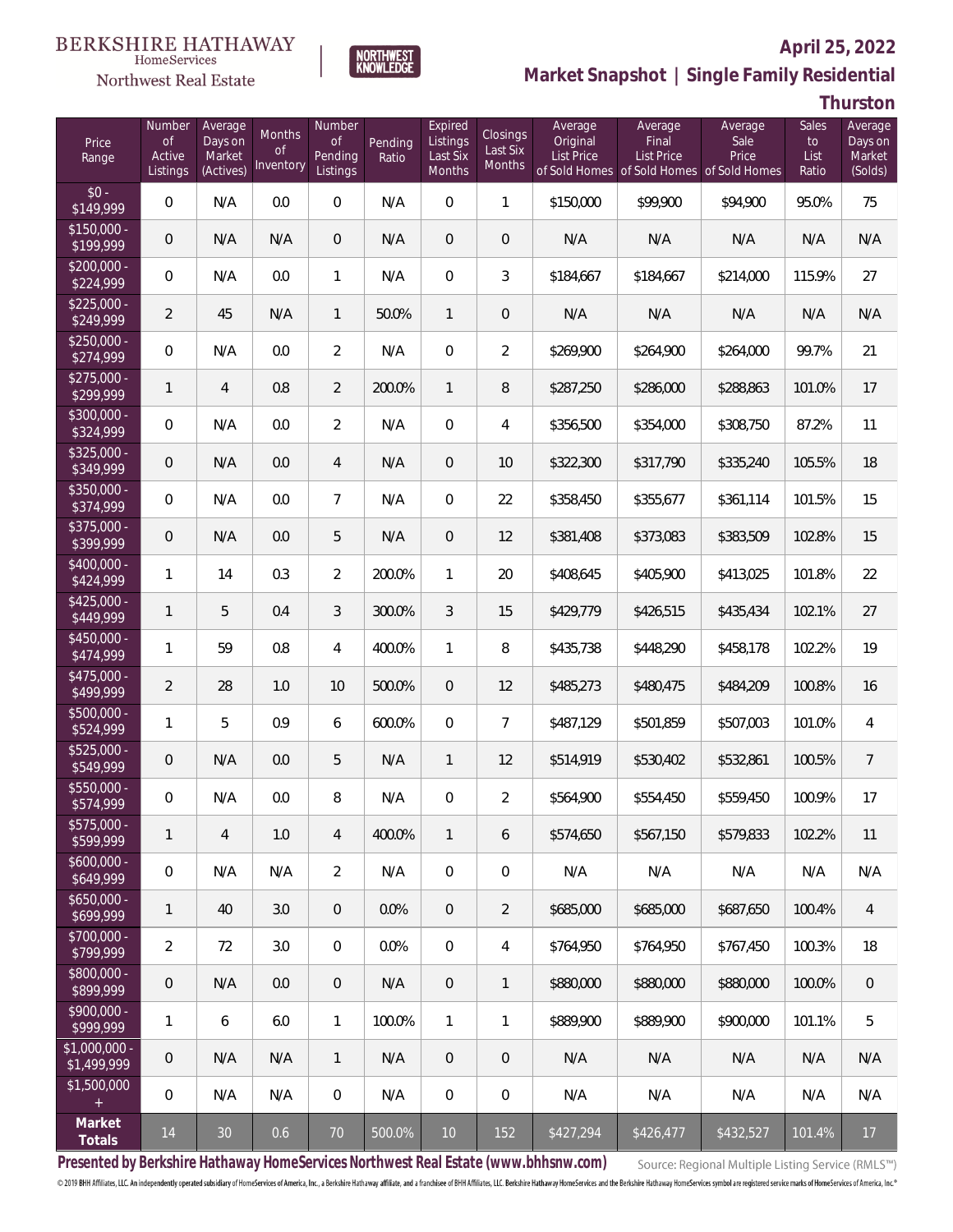

NORTHWEST<br>KNOWLEDGE

Northwest Real Estate

## **Market Snapshot | Single Family Residential**

## **North Gilham**

| Price<br>Range                      | Number<br><b>of</b><br>Active<br>Listings | Average<br>Days on<br>Market<br>(Actives) | Months<br>0f<br>Inventory | Number<br><b>of</b><br>Pending<br>Listings | Pending<br>Ratio | Expired<br>Listings<br>Last Six<br>Months | Closings<br>Last Six<br>Months | Average<br>Original<br>List Price | Average<br>Final<br><b>List Price</b><br>of Sold Homes of Sold Homes of Sold Homes | Average<br>Sale<br>Price | Sales<br>to<br>List<br>Ratio | Average<br>Days on<br>Market<br>(Solds) |
|-------------------------------------|-------------------------------------------|-------------------------------------------|---------------------------|--------------------------------------------|------------------|-------------------------------------------|--------------------------------|-----------------------------------|------------------------------------------------------------------------------------|--------------------------|------------------------------|-----------------------------------------|
| $$0 -$<br>\$149,999                 | $\overline{0}$                            | N/A                                       | 0.0                       | $\overline{0}$                             | N/A              | $\Omega$                                  | $\mathbf{1}$                   | \$129,900                         | \$129,900                                                                          | \$134,000                | 103.2%                       | 33                                      |
| $$150,000 -$<br>\$199,999           | $\overline{0}$                            | N/A                                       | N/A                       | $\overline{0}$                             | N/A              | $\overline{0}$                            | $\overline{0}$                 | N/A                               | N/A                                                                                | N/A                      | N/A                          | N/A                                     |
| $$200,000 -$<br>\$224,999           | $\overline{0}$                            | N/A                                       | N/A                       | $\overline{0}$                             | N/A              | $\Omega$                                  | $\overline{0}$                 | N/A                               | N/A                                                                                | N/A                      | N/A                          | N/A                                     |
| $$225,000 -$<br>\$249,999           | $\boldsymbol{0}$                          | N/A                                       | N/A                       | $\overline{0}$                             | N/A              | $\overline{0}$                            | $\overline{0}$                 | N/A                               | N/A                                                                                | N/A                      | N/A                          | N/A                                     |
| $$250,000 -$<br>\$274,999           | $\overline{0}$                            | N/A                                       | N/A                       | $\overline{0}$                             | N/A              | $\Omega$                                  | $\overline{0}$                 | N/A                               | N/A                                                                                | N/A                      | N/A                          | N/A                                     |
| $$275,000 -$<br>\$299,999           | $\overline{0}$                            | N/A                                       | N/A                       | $\overline{0}$                             | N/A              | $\overline{0}$                            | $\overline{0}$                 | N/A                               | N/A                                                                                | N/A                      | N/A                          | N/A                                     |
| $$300,000 -$<br>\$324,999           | $\overline{0}$                            | N/A                                       | N/A                       | $\overline{0}$                             | N/A              | $\Omega$                                  | $\overline{0}$                 | N/A                               | N/A                                                                                | N/A                      | N/A                          | N/A                                     |
| $$325,000 -$<br>\$349,999           | $\overline{0}$                            | N/A                                       | 0.0                       | $\overline{0}$                             | N/A              | $\overline{0}$                            | $\overline{2}$                 | \$304,500                         | \$304,500                                                                          | \$336,250                | 110.4%                       | 5                                       |
| $$350,000 -$<br>\$374,999           | $\overline{0}$                            | N/A                                       | 0.0                       | $\overline{0}$                             | N/A              | $\Omega$                                  | 5                              | \$337,000                         | \$337,000                                                                          | \$359,400                | 106.6%                       | 5                                       |
| $$375,000 -$<br>\$399,999           | $\mathbf{1}$                              | 18                                        | 3.0                       | 3                                          | 300.0%           | $\Omega$                                  | $\overline{2}$                 | \$389,950                         | \$384,956                                                                          | \$385,000                | 100.0%                       | 18                                      |
| $$400,000 -$<br>\$424,999           | $\mathbf{1}$                              | 5                                         | 1.0                       | $\overline{0}$                             | 0.0%             | $\overline{0}$                            | 6                              | \$418,983                         | \$413,133                                                                          | \$413,417                | 100.1%                       | 22                                      |
| $$425,000 -$<br>\$449,999           | $\overline{0}$                            | N/A                                       | 0.0                       | 3                                          | N/A              | $\overline{0}$                            | 6                              | \$434,983                         | \$434,983                                                                          | \$435,817                | 100.2%                       | 9                                       |
| \$450,000 -<br>\$474,999            | $\mathbf 0$                               | N/A                                       | 0.0                       | $\overline{0}$                             | N/A              | $\overline{0}$                            | 9                              | \$447,078                         | \$447,078                                                                          | \$461,533                | 103.2%                       | $\mathfrak{Z}$                          |
| $$475,000 -$<br>\$499,999           | $\overline{0}$                            | N/A                                       | 0.0                       | $\mathbf{1}$                               | N/A              | $\overline{0}$                            | 6                              | \$474,633                         | \$473,633                                                                          | \$488,050                | 103.0%                       | 19                                      |
| \$500,000 -<br>\$524,999            | $\mathbf 0$                               | N/A                                       | 0.0                       | $\overline{0}$                             | N/A              | $\overline{0}$                            | $\overline{2}$                 | \$515,750                         | \$515,750                                                                          | \$509,100                | 98.7%                        | 8                                       |
| \$525,000 -<br>\$549,999            | $\overline{0}$                            | N/A                                       | 0.0                       | 3                                          | N/A              | $\overline{0}$                            | 8                              | \$536,313                         | \$532,563                                                                          | \$534,541                | 100.4%                       | 6                                       |
| \$550,000 -<br>\$574,999            | $\mathbf 0$                               | N/A                                       | 0.0                       | 3                                          | N/A              | 0                                         | 3                              | \$553,000                         | \$553,000                                                                          | \$563,011                | 101.8%                       | $\mathbf{1}$                            |
| $$575,000 -$<br>\$599,999           | $\mathbf 0$                               | N/A                                       | 0.0                       | $\overline{2}$                             | N/A              | $\mathbf 0$                               | 10                             | \$583,150                         | \$582,550                                                                          | \$585,345                | 100.5%                       | 28                                      |
| $$600,000 -$<br>\$649,999           | 0                                         | N/A                                       | 0.0                       | $\mathfrak{Z}$                             | N/A              | $\boldsymbol{0}$                          | 8                              | \$616,725                         | \$621,475                                                                          | \$627,463                | 101.0%                       | 10                                      |
| $$650,000 -$<br>\$699,999           | $\overline{2}$                            | 78                                        | 1.7                       | $\overline{2}$                             | 100.0%           | $\overline{0}$                            | $\overline{7}$                 | \$673,414                         | \$664,543                                                                          | \$667,271                | 100.4%                       | 13                                      |
| $$700,000 -$<br>\$799,999           | $\mathbf 0$                               | N/A                                       | 0.0                       | $\mathbf{1}$                               | N/A              | 0                                         | 11                             | \$761,818                         | \$749,455                                                                          | \$748,972                | 99.9%                        | 28                                      |
| \$800,000 -<br>\$899,999            | $\mathbf{1}$                              | 38                                        | 0.9                       | $\overline{2}$                             | 200.0%           | $\overline{0}$                            | 7                              | \$866,571                         | \$845,143                                                                          | \$856,786                | 101.4%                       | 31                                      |
| $$900,000 -$<br>\$999,999           | $\mathbf{1}$                              | 63                                        | 0.8                       | 0                                          | 0.0%             | $\boldsymbol{0}$                          | 8                              | \$946,063                         | \$936,750                                                                          | \$936,391                | 100.0%                       | 14                                      |
| $\sqrt{1,000,000}$ -<br>\$1,499,999 | $\mathbf 0$                               | N/A                                       | 0.0                       | $\mathbf 0$                                | N/A              | $\overline{0}$                            | $\overline{4}$                 | \$1,180,000                       | \$1,180,000                                                                        | \$1,203,750              | 102.0%                       | 17                                      |
| \$1,500,000<br>$+$                  | $\overline{0}$                            | N/A                                       | N/A                       | 0                                          | N/A              | $\boldsymbol{0}$                          | $\mathbf 0$                    | N/A                               | N/A                                                                                | N/A                      | N/A                          | N/A                                     |
| Market<br>Totals                    | $\mathfrak{b}$                            | 47                                        | 0.3                       | 23                                         | 383.3%           | $\overline{0}$                            | 105                            | \$613,274                         | \$608,782                                                                          | \$615,437                | 101.1%                       | 16                                      |

**Presented by Berkshire Hathaway HomeServices Northwest Real Estate (www.bhhsnw.com)**

Source: Regional Multiple Listing Service (RMLS™)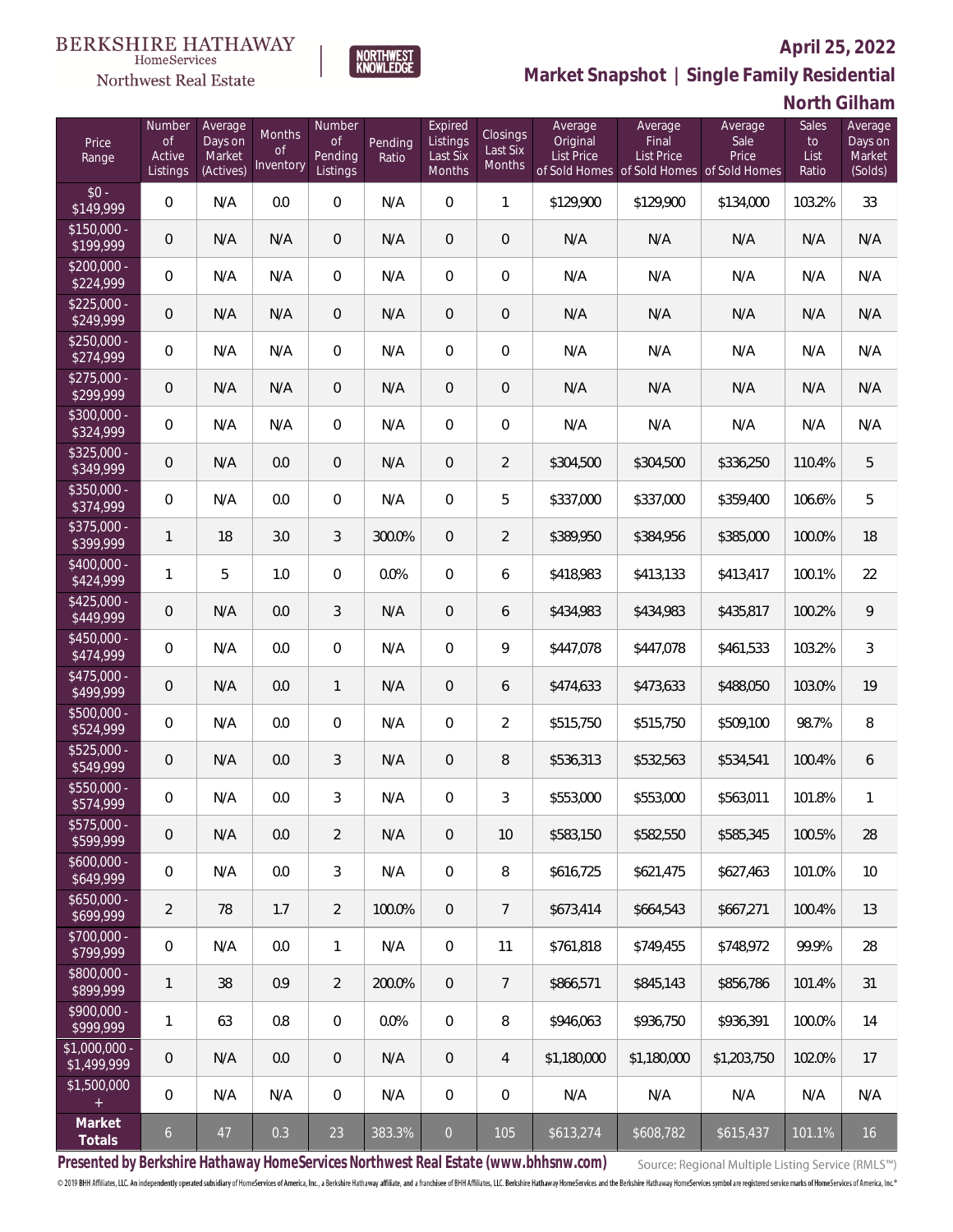

HomeServices Northwest Real Estate

**Market Snapshot | Single Family Residential**

### **Ferry Street Bridge**

| Price<br>Range                    | Number<br><b>of</b><br>Active<br>Listings | Average<br>Days on<br>Market<br>(Actives) | Months<br>0f<br>Inventory | Number<br><b>of</b><br>Pending<br>Listings | Pending<br>Ratio | Expired<br>Listings<br>Last Six<br>Months | Closings<br>Last Six<br>Months | Average<br>Original<br>List Price | Average<br>Final<br><b>List Price</b><br>of Sold Homes of Sold Homes of Sold Homes | Average<br>Sale<br>Price | Sales<br>to<br>List<br>Ratio | Average<br>Days on<br>Market<br>(Solds) |
|-----------------------------------|-------------------------------------------|-------------------------------------------|---------------------------|--------------------------------------------|------------------|-------------------------------------------|--------------------------------|-----------------------------------|------------------------------------------------------------------------------------|--------------------------|------------------------------|-----------------------------------------|
| $$0 -$<br>\$149,999               | $\overline{0}$                            | N/A                                       | N/A                       | $\overline{0}$                             | N/A              | $\Omega$                                  | $\overline{0}$                 | N/A                               | N/A                                                                                | N/A                      | N/A                          | N/A                                     |
| $$150,000 -$<br>\$199,999         | $\overline{0}$                            | N/A                                       | N/A                       | $\overline{0}$                             | N/A              | $\overline{0}$                            | 0                              | N/A                               | N/A                                                                                | N/A                      | N/A                          | N/A                                     |
| $$200,000 -$<br>\$224,999         | 0                                         | N/A                                       | N/A                       | $\overline{0}$                             | N/A              | $\overline{0}$                            | $\overline{0}$                 | N/A                               | N/A                                                                                | N/A                      | N/A                          | N/A                                     |
| $$225,000 -$<br>\$249,999         | $\overline{0}$                            | N/A                                       | 0.0                       | $\overline{0}$                             | N/A              | $\overline{0}$                            | $\mathbf{1}$                   | \$189,000                         | \$189,000                                                                          | \$230,000                | 121.7%                       | $\overline{1}$                          |
| $$250,000 -$<br>\$274,999         | $\overline{0}$                            | N/A                                       | 0.0                       | $\overline{0}$                             | N/A              | $\overline{0}$                            | 1                              | \$270,000                         | \$270,000                                                                          | \$270,000                | 100.0%                       | 5                                       |
| $$275,000 -$<br>\$299,999         | $\overline{0}$                            | N/A                                       | N/A                       | $\overline{0}$                             | N/A              | $\overline{0}$                            | 0                              | N/A                               | N/A                                                                                | N/A                      | N/A                          | N/A                                     |
| $$300,000 -$<br>\$324,999         | $\mathbf{1}$                              | 61                                        | N/A                       | $\overline{0}$                             | 0.0%             | $\mathbf{1}$                              | $\overline{0}$                 | N/A                               | N/A                                                                                | N/A                      | N/A                          | N/A                                     |
| $$325,000 -$<br>\$349,999         | $\mathbf{1}$                              | 24                                        | 6.0                       | $\overline{0}$                             | 0.0%             | $\overline{0}$                            | $\mathbf{1}$                   | \$335,000                         | \$335,000                                                                          | \$335,000                | 100.0%                       | $\mathbf 0$                             |
| $$350,000 -$<br>\$374,999         | 0                                         | N/A                                       | 0.0                       | $\overline{0}$                             | N/A              | $\Omega$                                  | 8                              | \$358,475                         | \$357,850                                                                          | \$362,413                | 101.3%                       | 17                                      |
| $$375,000 -$<br>$\sqrt{$399,999}$ | $\mathbf{1}$                              | 52                                        | 0.9                       | $\overline{2}$                             | 200.0%           | $\mathbf{1}$                              | $\overline{7}$                 | \$387,686                         | \$384,829                                                                          | \$389,700                | 101.3%                       | 22                                      |
| $$400,000 -$<br>\$424,999         | 0                                         | N/A                                       | 0.0                       | $\overline{2}$                             | N/A              | $\Omega$                                  | 13                             | \$408,638                         | \$402,869                                                                          | \$414,346                | 102.8%                       | 23                                      |
| $$425,000 -$<br>\$449,999         | $\overline{0}$                            | N/A                                       | 0.0                       | $\overline{4}$                             | N/A              | $\mathbf{1}$                              | 9                              | \$432,694                         | \$427,656                                                                          | \$434,822                | 101.7%                       | 24                                      |
| $$450,000 -$<br>\$474,999         | 0                                         | N/A                                       | 0.0                       | 3                                          | N/A              | $\mathbf 0$                               | 8                              | \$447,750                         | \$447,750                                                                          | \$458,125                | 102.3%                       | 17                                      |
| $$475,000 -$<br>\$499,999         | $\overline{0}$                            | N/A                                       | 0.0                       | 6                                          | N/A              | $\overline{0}$                            | 10                             | \$479,690                         | \$473,090                                                                          | \$482,850                | 102.1%                       | 50                                      |
| \$500,000 -<br>\$524,999          | 0                                         | N/A                                       | 0.0                       | $\mathbf{1}$                               | N/A              | $\mathbf 0$                               | $\overline{7}$                 | \$511,571                         | \$501,286                                                                          | \$509,104                | 101.6%                       | 20                                      |
| $$525,000 -$<br>\$549,999         | $\overline{2}$                            | 15                                        | 1.0                       | $\mathbf{1}$                               | 50.0%            | $\overline{0}$                            | 12                             | \$510,167                         | \$510,167                                                                          | \$533,450                | 104.6%                       | 5                                       |
| \$550,000 -<br>\$574,999          | 0                                         | N/A                                       | 0.0                       | $\mathbf{1}$                               | N/A              | $\overline{0}$                            | 6                              | \$543,167                         | \$539,833                                                                          | \$561,830                | 104.1%                       | 12                                      |
| $$575,000 -$<br>\$599,999         | 3                                         | 42                                        | 4.5                       | $\mathbf{1}$                               | 33.3%            | $\mathbf 0$                               | 4                              | \$568,475                         | \$568,475                                                                          | \$579,625                | 102.0%                       | 13                                      |
| $$600,000 -$<br>\$649,999         | $\boldsymbol{0}$                          | N/A                                       | 0.0                       | $\overline{2}$                             | N/A              | $\mathbf{1}$                              | 6                              | \$608,650                         | \$608,650                                                                          | \$613,167                | 100.7%                       | 4                                       |
| $$650,000 -$<br>\$699,999         | $\overline{2}$                            | 86                                        | 2.0                       | $\overline{4}$                             | 200.0%           | $\overline{0}$                            | 6                              | \$665,833                         | \$662,500                                                                          | \$681,000                | 102.8%                       | 12                                      |
| $$700,000 -$<br>\$799,999         | 3                                         | 44                                        | 1.1                       | 0                                          | 0.0%             | $\mathbf{1}$                              | 16                             | \$725,081                         | \$716,006                                                                          | \$732,203                | 102.3%                       | $\mathcal{G}$                           |
| $$800,000 -$<br>\$899,999         | 0                                         | N/A                                       | 0.0                       | $\mathbf{1}$                               | N/A              | $\theta$                                  | $\overline{7}$                 | \$831,286                         | \$823,429                                                                          | \$831,429                | 101.0%                       | 13                                      |
| $$900,000 -$<br>\$999,999         | 1                                         | 11                                        | 1.2                       | 0                                          | 0.0%             | $\mathbf 0$                               | 5                              | \$940,800                         | \$923,000                                                                          | \$920,000                | 99.7%                        | 46                                      |
| \$1,000,000 -<br>\$1,499,999      | $\mathbf{1}$                              | 3                                         | 0.5                       | $\overline{2}$                             | 200.0%           | $\mathbf{1}$                              | 13                             | \$1,217,538                       | \$1,209,846                                                                        | \$1,187,769              | 98.2%                        | 23                                      |
| \$1,500,000<br>$+$                | $\mathbf 0$                               | N/A                                       | 0.0                       | $\mathbf{1}$                               | N/A              | $\overline{0}$                            | 4                              | \$1,842,500                       | \$1,842,500                                                                        | \$1,798,750              | 97.6%                        | 4                                       |
| Market<br>Totals                  | $15\,$                                    | 41                                        | 0.6                       | 31                                         | 206.7%           | 6 <sup>1</sup>                            | 144                            | \$640,043                         | \$635,094                                                                          | \$641,989                | 101.1%                       | 18                                      |

**Presented by Berkshire Hathaway HomeServices Northwest Real Estate (www.bhhsnw.com)**

Source: Regional Multiple Listing Service (RMLS™)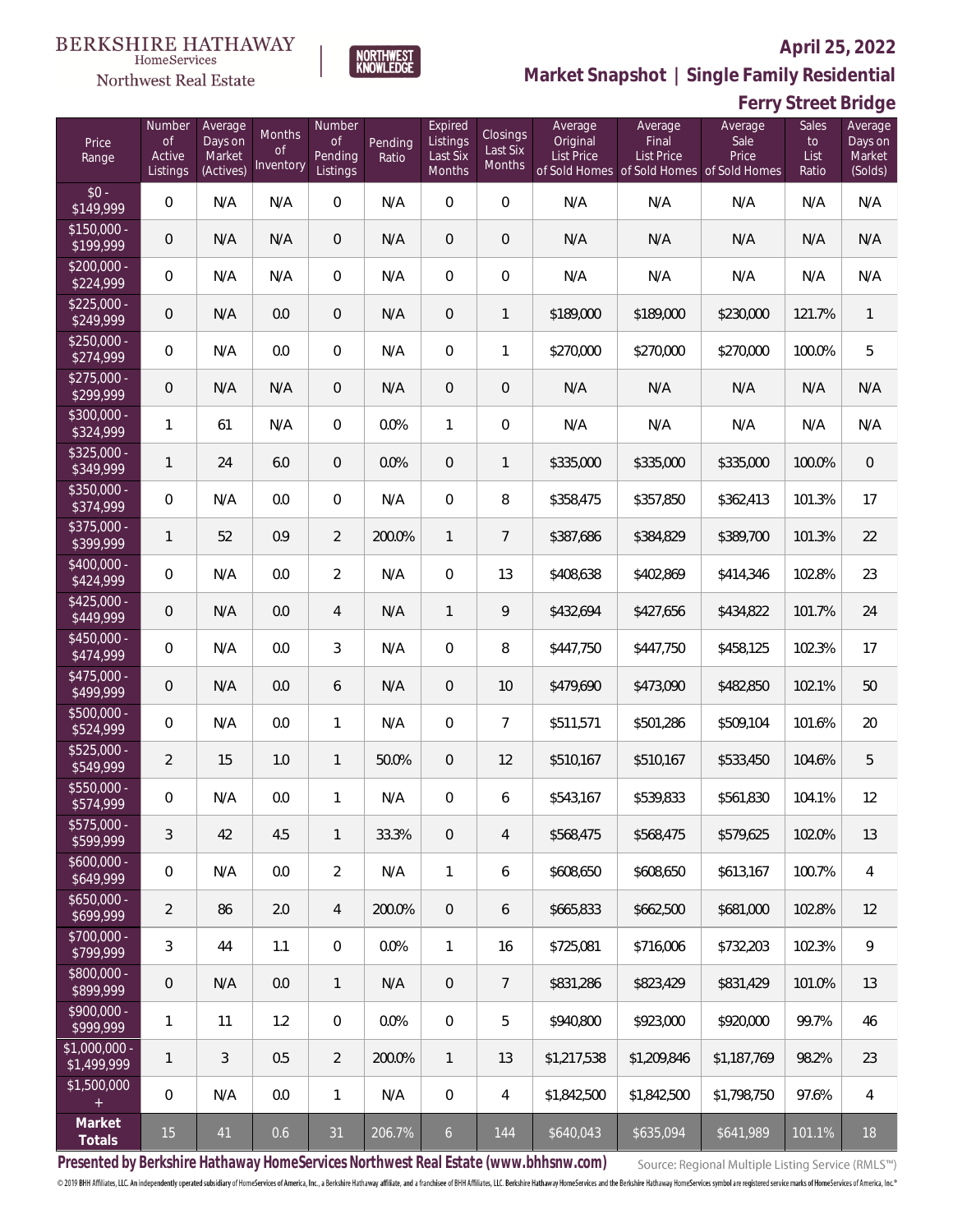

**NORTHWEST**<br>KNOWLEDGE

Northwest Real Estate

### **Market Snapshot | Single Family Residential**

**East Eugene**

| Price<br>Range                | Number<br>of<br>Active<br>Listings | Average<br>Days on<br>Market<br>(Actives) | Months<br>Οf<br>Inventory | Number<br>Οf<br>Pending<br>Listings | Pending<br>Ratio | Expired<br>Listings<br>Last Six<br>Months | Closings<br>Last Six<br><b>Months</b> | Average<br>Original<br><b>List Price</b> | Average<br>Final<br><b>List Price</b><br>of Sold Homes of Sold Homes of Sold Homes | Average<br>Sale<br>Price | Sales<br>to<br>List<br>Ratio | Average<br>Days on<br>Market<br>(Solds) |
|-------------------------------|------------------------------------|-------------------------------------------|---------------------------|-------------------------------------|------------------|-------------------------------------------|---------------------------------------|------------------------------------------|------------------------------------------------------------------------------------|--------------------------|------------------------------|-----------------------------------------|
| $$0 -$<br>\$149,999           | $\overline{0}$                     | N/A                                       | N/A                       | $\overline{0}$                      | N/A              | $\overline{0}$                            | $\overline{0}$                        | N/A                                      | N/A                                                                                | N/A                      | N/A                          | N/A                                     |
| $$150.000 -$<br>\$199,999     | 0                                  | N/A                                       | 0.0                       | $\overline{0}$                      | N/A              | $\mathbf 0$                               | $\mathbf{1}$                          | \$239,000                                | \$199,900                                                                          | \$187,000                | 93.5%                        | 79                                      |
| $$200,000 -$<br>\$224,999     | 1                                  | 82                                        | N/A                       | $\overline{0}$                      | 0.0%             | $\overline{0}$                            | $\mathbf 0$                           | N/A                                      | N/A                                                                                | N/A                      | N/A                          | N/A                                     |
| $$225,000 -$<br>\$249,999     | 0                                  | N/A                                       | N/A                       | $\overline{0}$                      | N/A              | $\mathbf 0$                               | $\mathbf 0$                           | N/A                                      | N/A                                                                                | N/A                      | N/A                          | N/A                                     |
| $$250,000 -$<br>\$274,999     | $\mathbf 0$                        | N/A                                       | 0.0                       | $\overline{0}$                      | N/A              | $\overline{0}$                            | $\overline{2}$                        | \$257,450                                | \$257,450                                                                          | \$270,500                | 105.1%                       | 5                                       |
| $$275,000 -$<br>\$299,999     | 0                                  | N/A                                       | 0.0                       | $\overline{0}$                      | N/A              | $\overline{0}$                            | 3                                     | \$281,667                                | \$281,667                                                                          | \$283,300                | 100.6%                       | 12                                      |
| \$300,000 -<br>\$324,999      | $\mathbf 0$                        | N/A                                       | 0.0                       | $\mathbf{1}$                        | N/A              | $\mathbf{1}$                              | $\overline{2}$                        | \$330,000                                | \$317,250                                                                          | \$307,450                | 96.9%                        | 76                                      |
| $$325,000 -$<br>\$349,999     | 0                                  | N/A                                       | 0.0                       | $\overline{0}$                      | N/A              | $\overline{0}$                            | $\overline{7}$                        | \$334,857                                | \$334,857                                                                          | \$338,643                | 101.1%                       | 9                                       |
| $$350,000 -$<br>\$374,999     | 3                                  | 47                                        | 2.3                       | $\overline{0}$                      | 0.0%             | $\overline{0}$                            | 8                                     | \$371,035                                | \$357,422                                                                          | \$361,946                | 101.3%                       | 55                                      |
| $$375,000 -$<br>\$399,999     | 1                                  | $\overline{4}$                            | 0.5                       | $\overline{0}$                      | 0.0%             | $\overline{0}$                            | 12                                    | \$380,402                                | \$381,962                                                                          | \$386,423                | 101.2%                       | 27                                      |
| \$400,000 -<br>\$424,999      | $\mathbf 0$                        | N/A                                       | 0.0                       | $\overline{2}$                      | N/A              | $\overline{0}$                            | 11                                    | \$422,845                                | \$419,663                                                                          | \$410,605                | 97.8%                        | 22                                      |
| $$425,000 -$<br>\$449,999     | 0                                  | N/A                                       | 0.0                       | 3                                   | N/A              | $\overline{0}$                            | 10                                    | \$420,447                                | \$421,447                                                                          | \$436,700                | 103.6%                       | 13                                      |
| \$450,000 -<br>\$474,999      | 1                                  | $\overline{4}$                            | 0.9                       | 6                                   | 600.0%           | $\overline{0}$                            | $\overline{7}$                        | \$453,271                                | \$450,414                                                                          | \$458,400                | 101.8%                       | 11                                      |
| $$475,000 -$<br>\$499,999     | 2                                  | 5                                         | 1.0                       | 3                                   | 150.0%           | $\overline{2}$                            | 12                                    | \$472,634                                | \$468,459                                                                          | \$481,926                | 102.9%                       | 17                                      |
| \$500,000 -<br>\$524,999      | $\overline{2}$                     | 15                                        | 0.9                       | 5                                   | 250.0%           | $\overline{0}$                            | 13                                    | \$479,694                                | \$479,694                                                                          | \$509,406                | 106.2%                       | 8                                       |
| $$525,000 -$<br>\$549,999     | $\overline{2}$                     | 188                                       | 4.0                       | $\, 8$                              | 400.0%           | $\overline{0}$                            | 3                                     | \$548,333                                | \$521,667                                                                          | \$533,333                | 102.2%                       | 29                                      |
| \$550,000 -<br>\$574,999      | 1                                  | 11                                        | 0.5                       | $\mathbf{1}$                        | 100.0%           | $\mathbf{0}$                              | 11                                    | \$545,360                                | \$541,378                                                                          | \$561,380                | 103.7%                       | 65                                      |
| $$575,000 -$<br>\$599,999     | 3                                  | 18                                        | 4.5                       | $\overline{4}$                      | 133.3%           | $\mathbf{1}$                              | $\overline{4}$                        | \$573,599                                | \$558,599                                                                          | \$587,750                | 105.2%                       | 22                                      |
| $$600,000 -$<br>\$649,999     | $\overline{2}$                     | 109                                       | 1.5                       | $\overline{2}$                      | 100.0%           | $\mathbf{0}$                              | 8                                     | \$643,428                                | \$625,238                                                                          | \$625,677                | 100.1%                       | 39                                      |
| $$650,000 -$<br>\$699,999     | 1                                  | $\overline{2}$                            | 1.0                       | $\overline{0}$                      | 0.0%             | $\overline{0}$                            | 6                                     | \$633,406                                | \$626,740                                                                          | \$663,033                | 105.8%                       | 8                                       |
| $$700,000 -$<br>\$799,999     | 2                                  | 50                                        | 1.5                       | 3                                   | 150.0%           | $\mathbf{1}$                              | 8                                     | \$732,875                                | \$732,875                                                                          | \$745,000                | 101.7%                       | 13                                      |
| \$800,000 -<br>\$899,999      | $\overline{0}$                     | N/A                                       | 0.0                       | $\mathbf{1}$                        | N/A              | $\overline{0}$                            | 8                                     | \$848,613                                | \$827,738                                                                          | \$839,194                | 101.4%                       | 31                                      |
| $$900,000 -$<br>\$999,999     | 1                                  | $\overline{4}$                            | 1.5                       | $\overline{0}$                      | 0.0%             | $\mathbf{1}$                              | 4                                     | \$916,250                                | \$916,250                                                                          | \$936,875                | 102.3%                       | 10                                      |
| $$1,000,000 -$<br>\$1,499,999 | 1                                  | 3                                         | 0.5                       | $\mathbf{1}$                        | 100.0%           | $\overline{0}$                            | 11                                    | \$1,125,273                              | \$1,122,182                                                                        | \$1,118,364              | 99.7%                        | 27                                      |
| \$1,500,000                   | 4                                  | 150                                       | 12.0                      | $\mathbf 0$                         | 0.0%             | 0                                         | $\overline{2}$                        | \$2,372,500                              | \$2,372,500                                                                        | \$2,228,500              | 93.9%                        | 28                                      |
| Market<br>Totals              | 27                                 | 61                                        | 1.1                       | 40                                  | 148.1%           | $\mathfrak{b}$                            | 153                                   | \$577,767                                | \$572,407                                                                          | \$580,939                | 101.5%                       | 25                                      |

**Presented by Berkshire Hathaway HomeServices Northwest Real Estate (www.bhhsnw.com)**

Source: Regional Multiple Listing Service (RMLS™)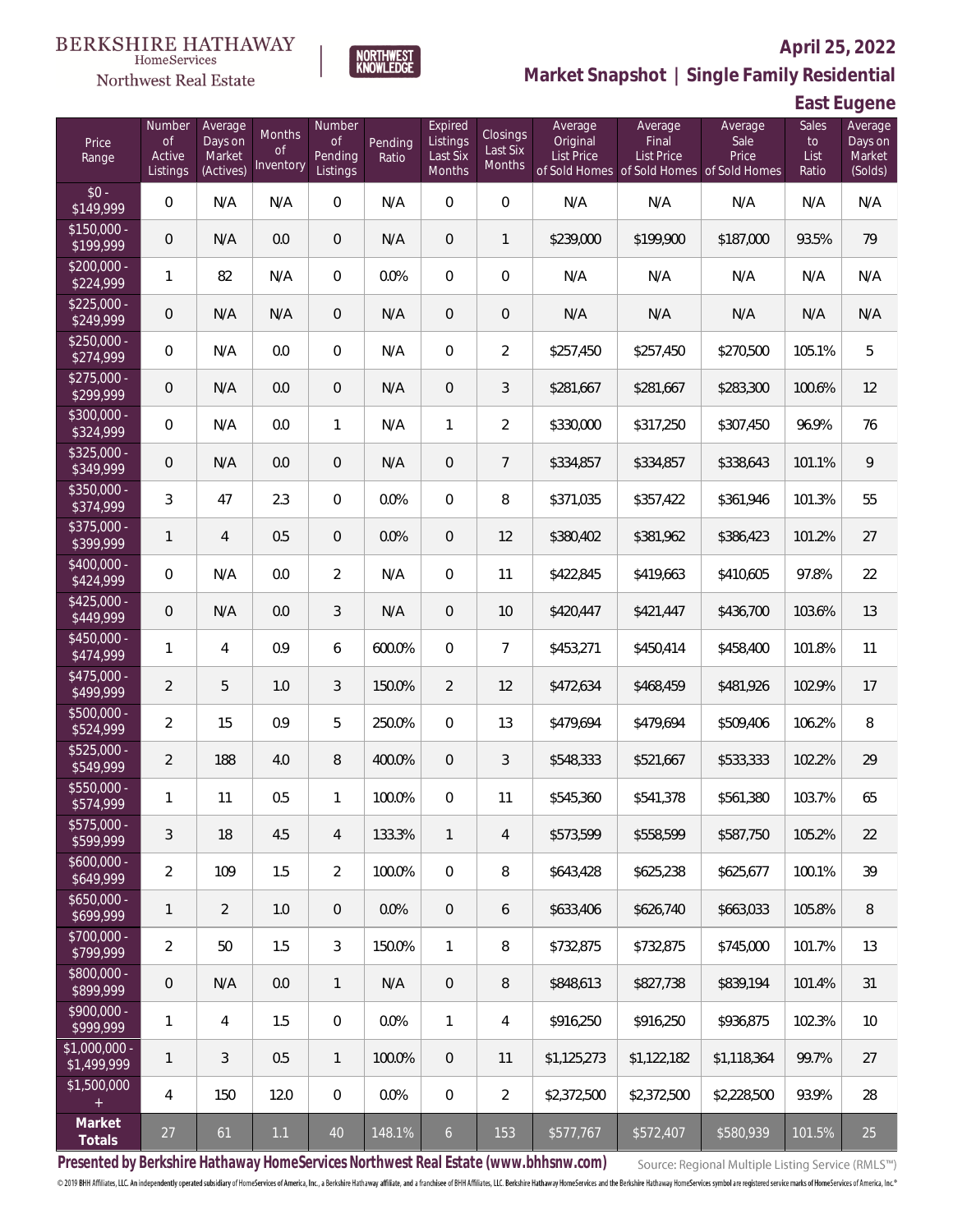

HomeServices Northwest Real Estate

**Market Snapshot | Single Family Residential**

### **Southwest Eugene**

| Price<br>Range                                  | Number<br><b>of</b><br>Active<br>Listings | Average<br>Days on<br>Market<br>(Actives) | Months<br><b>of</b><br>Inventory | Number<br>of<br>Pending<br>Listings | Pending<br>Ratio | Expired<br>Listings<br>Last Six<br>Months | Closings<br>Last Six<br>Months | Average<br>Original<br><b>List Price</b> | Average<br>Final<br>List Price<br>of Sold Homes of Sold Homes of Sold Homes | Average<br>Sale<br>Price | <b>Sales</b><br>to<br>List<br>Ratio | Average<br>Days on<br>Market<br>(Solds) |
|-------------------------------------------------|-------------------------------------------|-------------------------------------------|----------------------------------|-------------------------------------|------------------|-------------------------------------------|--------------------------------|------------------------------------------|-----------------------------------------------------------------------------|--------------------------|-------------------------------------|-----------------------------------------|
| $$0 -$<br>\$149,999                             | $\overline{0}$                            | N/A                                       | N/A                              | $\overline{0}$                      | N/A              | $\Omega$                                  | $\overline{0}$                 | N/A                                      | N/A                                                                         | N/A                      | N/A                                 | N/A                                     |
| $$150,000 -$<br>\$199,999                       | $\overline{0}$                            | N/A                                       | N/A                              | $\overline{0}$                      | N/A              | $\overline{0}$                            | $\overline{0}$                 | N/A                                      | N/A                                                                         | N/A                      | N/A                                 | N/A                                     |
| $$200,000 -$<br>\$224,999                       | $\overline{0}$                            | N/A                                       | N/A                              | $\overline{0}$                      | N/A              | $\overline{0}$                            | $\mathbf{0}$                   | N/A                                      | N/A                                                                         | N/A                      | N/A                                 | N/A                                     |
| $$225,000 -$<br>\$249,999                       | $\overline{0}$                            | N/A                                       | 0.0                              | $\mathbf{1}$                        | N/A              | $\mathbf{1}$                              | $\mathbf{1}$                   | \$180,000                                | \$180,000                                                                   | \$225,000                | 125.0%                              | 6                                       |
| $$250,000 -$<br>\$274,999                       | $\overline{0}$                            | N/A                                       | 0.0                              | $\mathbf{1}$                        | N/A              | $\mathbf 0$                               | $\overline{2}$                 | \$270,000                                | \$260,000                                                                   | \$257,500                | 99.0%                               | 30                                      |
| $$275,000 -$<br>$\sqrt{$299,999}$               | $\overline{0}$                            | N/A                                       | 0.0                              | 1                                   | N/A              | $\overline{0}$                            | $\overline{2}$                 | \$304,500                                | \$292,000                                                                   | \$287,000                | 98.3%                               | 52                                      |
| \$300,000 -<br>\$324,999                        | $\overline{0}$                            | N/A                                       | 0.0                              | 3                                   | N/A              | $\Omega$                                  | 8                              | \$304,350                                | \$301,113                                                                   | \$310,375                | 103.1%                              | 18                                      |
| $$325,000 -$<br>\$349,999                       | $\overline{0}$                            | N/A                                       | 0.0                              | $\overline{2}$                      | N/A              | $\mathbf{1}$                              | 1                              | \$325,000                                | \$325,000                                                                   | \$325,000                | 100.0%                              | $\overline{4}$                          |
| $$350,000 -$<br>\$374,999                       | $\mathbf{1}$                              | 3                                         | 0.8                              | $\Omega$                            | 0.0%             | $\mathbf{0}$                              | 8                              | \$356,213                                | \$352,463                                                                   | \$360,438                | 102.3%                              | 32                                      |
| \$375,000 -<br>\$399,999                        | $\overline{2}$                            | 19                                        | 2.4                              | $\mathbf{1}$                        | 50.0%            | $\mathbf{1}$                              | 5                              | \$373,780                                | \$373,780                                                                   | \$383,000                | 102.5%                              | 10 <sup>°</sup>                         |
| $$400,000 -$<br>\$424,999                       | $\mathbf{1}$                              | 6                                         | 0.5                              | 4                                   | 400.0%           | $\Omega$                                  | 11                             | \$382,980                                | \$380,261                                                                   | \$409,636                | 107.7%                              | 11                                      |
| $$425,000 -$<br>\$449,999                       | $\mathbf{1}$                              | 5                                         | 0.4                              | 4                                   | 400.0%           | $\overline{0}$                            | 14                             | \$434,836                                | \$424,771                                                                   | \$437,036                | 102.9%                              | 16                                      |
| \$450,000 -<br>\$474,999                        | $\overline{0}$                            | N/A                                       | 0.0                              | 3                                   | N/A              | $\overline{2}$                            | 16                             | \$437,000                                | \$436,375                                                                   | \$456,600                | 104.6%                              | 11                                      |
| $$475,000 -$<br>\$499,999                       | $\mathbf{1}$                              | 3                                         | 0.4                              | 3                                   | 300.0%           | $\overline{0}$                            | 15                             | \$475,973                                | \$468,040                                                                   | \$484,393                | 103.5%                              | 21                                      |
| $$500,000 -$<br>\$524,999                       | 0                                         | N/A                                       | 0.0                              | 3                                   | N/A              | $\mathbf{1}$                              | 12                             | \$480,458                                | \$475,875                                                                   | \$509,417                | 107.0%                              | 8                                       |
| $$525,000 -$<br>\$549,999                       | $\mathbf{1}$                              | $\mathbf{1}$                              | 0.6                              | $\overline{2}$                      | 200.0%           | $\overline{0}$                            | 10                             | \$492,700                                | \$492,700                                                                   | \$530,600                | 107.7%                              | 10 <sup>°</sup>                         |
| $$550,000 -$<br>\$574,999                       | $\mathbf{1}$                              | 3                                         | 1.0                              | 1                                   | 100.0%           | $\overline{0}$                            | 6                              | \$532,483                                | \$532,483                                                                   | \$560,000                | 105.2%                              | 6                                       |
| \$575,000 -<br>\$599,999                        | 0                                         | N/A                                       | 0.0                              | 4                                   | N/A              | $\overline{0}$                            | $\overline{7}$                 | \$613,328                                | \$609,028                                                                   | \$583,642                | 95.8%                               | 23                                      |
| $$600,000 -$<br>\$649,999                       | $\mathbf{1}$                              | 11                                        | 0.5                              | $\overline{4}$                      | 400.0%           | $\overline{0}$                            | 12                             | \$610,158                                | \$595,158                                                                   | \$622,250                | 104.6%                              | 18                                      |
| $$650,000 -$<br>\$699,999                       | $\mathbf{1}$                              | $\overline{2}$                            | 0.5                              | 3                                   | 300.0%           | $\overline{0}$                            | 13                             | \$674,792                                | \$667,061                                                                   | \$674,554                | 101.1%                              | 21                                      |
| $$700,000 -$<br>\$799,999                       | 5                                         | 27                                        | 1.9                              | $\overline{2}$                      | 40.0%            | 3                                         | 16                             | \$739,344                                | \$732,344                                                                   | \$743,188                | 101.5%                              | 23                                      |
| \$800,000 -<br>\$899,999                        | 0                                         | N/A                                       | 0.0                              | 3                                   | N/A              | $\overline{0}$                            | 9                              | \$827,544                                | \$819,767                                                                   | \$845,467                | 103.1%                              | 25                                      |
| \$900,000 -<br>\$999,999                        | $\mathbf 0$                               | N/A                                       | 0.0                              | 0                                   | N/A              | $\sqrt{0}$                                | 9                              | \$931,533                                | \$920,422                                                                   | \$941,267                | 102.3%                              | $7\overline{ }$                         |
| \$1,000,000 -<br>\$1,499,999                    | $\overline{2}$                            | 25                                        | 1.5                              | $\overline{2}$                      | 100.0%           | $\overline{0}$                            | $8\,$                          | \$1,232,375                              | \$1,213,625                                                                 | \$1,191,125              | 98.1%                               | 45                                      |
| \$1,500,000<br>$\begin{array}{c} + \end{array}$ | $\mathbf 0$                               | N/A                                       | 0.0                              | 0                                   | N/A              | $\mathbf{1}$                              | 4                              | \$2,023,500                              | \$1,957,250                                                                 | \$1,898,375              | 97.0%                               | 75                                      |
| Market<br>Totals                                | 17                                        | 15                                        | 0.5                              | $47\,$                              | 276.5%           | 10                                        | 189                            | \$598,564                                | \$590,822                                                                   | \$604,822                | 102.4%                              | $19$                                    |

**Presented by Berkshire Hathaway HomeServices Northwest Real Estate (www.bhhsnw.com)**

Source: Regional Multiple Listing Service (RMLS™)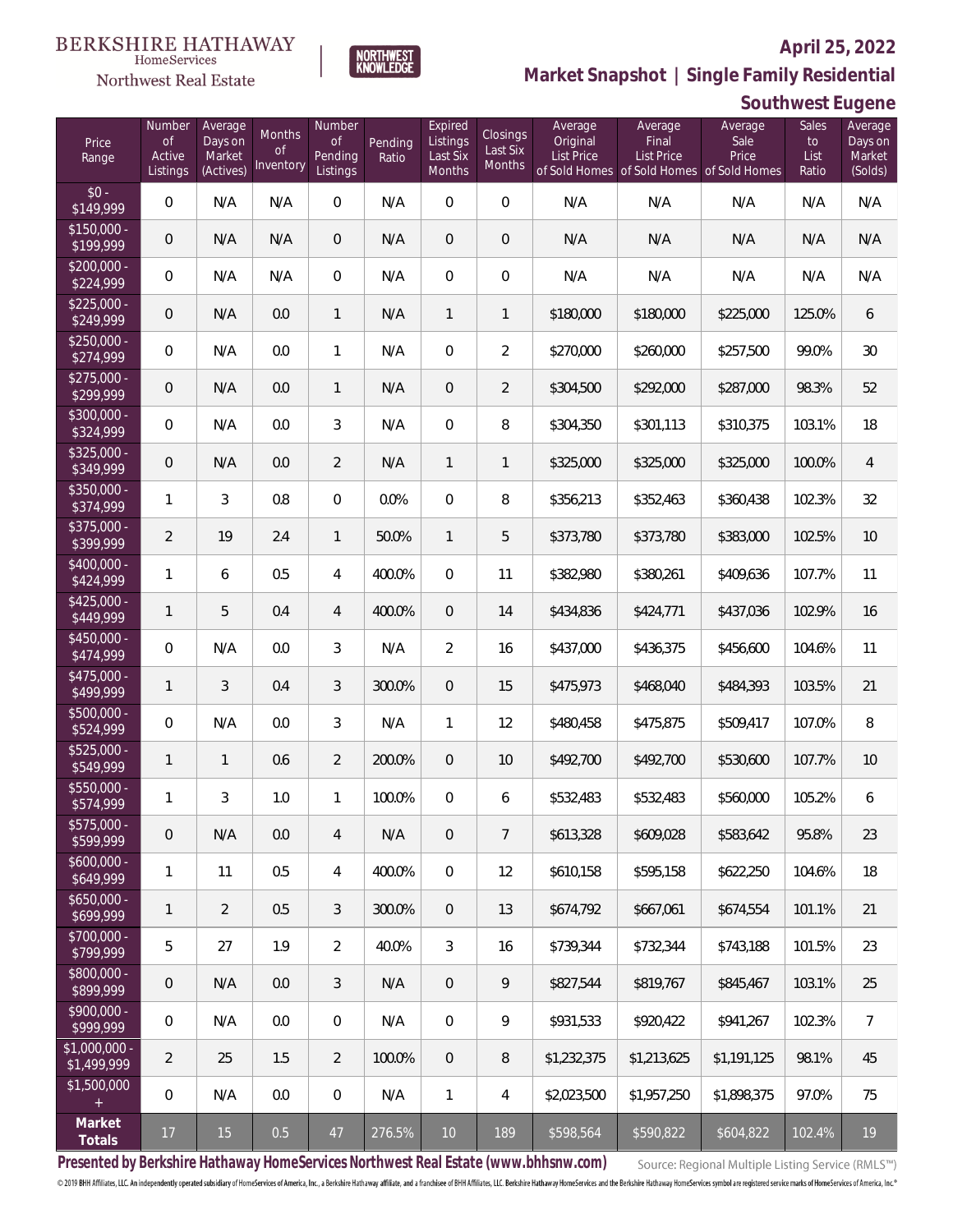#### **BERKSHIRE HATHAWAY** HomeServices

### Northwest Real Estate

### **April 25, 2022**



**West Eugene**

| Price<br>Range                | Number<br>$\mathsf{of}$<br>Active<br>Listings | Average<br>Days on<br>Market<br>(Actives) | Months<br><b>of</b><br>Inventory | Number<br><b>of</b><br>Pending<br>Listings | Pending<br>Ratio | Expired<br>Listings<br>Last Six<br><b>Months</b> | Closings<br>Last Six<br>Months | Average<br>Original<br>List Price | Average<br>Final<br><b>List Price</b><br>of Sold Homes of Sold Homes of Sold Homes | Average<br>Sale<br>Price | Sales<br>to<br>List<br>Ratio | Average<br>Days on<br>Market<br>(Solds) |
|-------------------------------|-----------------------------------------------|-------------------------------------------|----------------------------------|--------------------------------------------|------------------|--------------------------------------------------|--------------------------------|-----------------------------------|------------------------------------------------------------------------------------|--------------------------|------------------------------|-----------------------------------------|
| $$0 -$<br>\$149,999           | 0                                             | N/A                                       | N/A                              | $\overline{0}$                             | N/A              | $\overline{0}$                                   | $\mathbf 0$                    | N/A                               | N/A                                                                                | N/A                      | N/A                          | N/A                                     |
| $$150.000 -$<br>\$199,999     | 0                                             | N/A                                       | 0.0                              | $\overline{0}$                             | N/A              | $\overline{0}$                                   | $\mathbf{1}$                   | \$200,000                         | \$200,000                                                                          | \$180,000                | 90.0%                        | $\overline{0}$                          |
| $$200,000 -$<br>\$224,999     | 0                                             | N/A                                       | 0.0                              | $\overline{0}$                             | N/A              | $\overline{0}$                                   | $\overline{2}$                 | \$210,000                         | \$210,000                                                                          | \$216,250                | 103.0%                       | 32                                      |
| $$225.000 -$<br>\$249,999     | 0                                             | N/A                                       | 0.0                              | $\overline{0}$                             | N/A              | $\overline{0}$                                   | $\mathbf{1}$                   | \$240,000                         | \$240,000                                                                          | \$240,000                | 100.0%                       | $\mathbf 0$                             |
| $$250,000 -$<br>\$274,999     | 1                                             | 87                                        | 1.0                              | $\overline{0}$                             | 0.0%             | $\overline{0}$                                   | 6                              | \$275,500                         | \$266,500                                                                          | \$266,583                | 100.0%                       | 42                                      |
| $$275,000 -$<br>\$299,999     | 1                                             | $\overline{7}$                            | 2.0                              | $\mathbf{1}$                               | 100.0%           | $\overline{0}$                                   | 3                              | \$292,333                         | \$292,333                                                                          | \$288,000                | 98.5%                        | 131                                     |
| \$300,000 -<br>\$324,999      | 0                                             | N/A                                       | 0.0                              | $\overline{0}$                             | N/A              | $\overline{0}$                                   | 8                              | \$308,000                         | \$304,750                                                                          | \$309,375                | 101.5%                       | 35                                      |
| $$325,000 -$<br>\$349,999     | 0                                             | N/A                                       | 0.0                              | $\overline{0}$                             | N/A              | $\overline{0}$                                   | $\overline{4}$                 | \$309,475                         | \$309,475                                                                          | \$336,725                | 108.8%                       | 9                                       |
| \$350,000 -<br>\$374,999      | 0                                             | N/A                                       | 0.0                              | $\mathbf{1}$                               | N/A              | $\overline{0}$                                   | 5                              | \$368,880                         | \$364,880                                                                          | \$363,900                | 99.7%                        | 22                                      |
| \$375,000 -<br>\$399,999      | $\overline{2}$                                | 5                                         | 12.0                             | $\overline{4}$                             | 200.0%           | $\overline{0}$                                   | $\mathbf{1}$                   | \$350,000                         | \$350,000                                                                          | \$380,000                | 108.6%                       | 4                                       |
| \$400,000 -<br>\$424,999      | 0                                             | N/A                                       | 0.0                              | 1                                          | N/A              | $\overline{0}$                                   | 6                              | \$390,333                         | \$388,667                                                                          | \$412,167                | 106.0%                       | 8                                       |
| $$425,000 -$<br>\$449,999     | 1                                             | $\overline{0}$                            | 0.8                              | $\mathbf{1}$                               | 100.0%           | $\overline{0}$                                   | 8                              | \$419,750                         | \$418,500                                                                          | \$436,125                | 104.2%                       | 5                                       |
| \$450,000 -<br>\$474,999      | 0                                             | N/A                                       | 0.0                              | $\mathbf{1}$                               | N/A              | $\overline{0}$                                   | 6                              | \$444,583                         | \$436,417                                                                          | \$458,733                | 105.1%                       | 27                                      |
| \$475,000 -<br>\$499,999      | 1                                             | 24                                        | 3.0                              | $\overline{0}$                             | 0.0%             | $\overline{0}$                                   | $\overline{2}$                 | \$484,000                         | \$459,000                                                                          | \$482,500                | 105.1%                       | 82                                      |
| \$500,000 -<br>\$524,999      | 0                                             | N/A                                       | 0.0                              | $\overline{0}$                             | N/A              | $\overline{0}$                                   | $\overline{2}$                 | \$474,500                         | \$459,500                                                                          | \$500,000                | 108.8%                       | 50                                      |
| \$525,000 -<br>\$549,999      | $\overline{2}$                                | 92                                        | 4.0                              | $\mathbf 0$                                | 0.0%             | $\overline{0}$                                   | 3                              | \$489,667                         | \$489,667                                                                          | \$531,667                | 108.6%                       | 3                                       |
| \$550,000 -<br>\$574,999      | 0                                             | N/A                                       | N/A                              | 0                                          | N/A              | $\overline{0}$                                   | $\mathbf 0$                    | N/A                               | N/A                                                                                | N/A                      | N/A                          | N/A                                     |
| $$575,000 -$<br>\$599,999     | 0                                             | N/A                                       | 0.0                              | $\mathbf{1}$                               | N/A              | $\overline{0}$                                   | 1                              | \$575,000                         | \$575,000                                                                          | \$590,000                | 102.6%                       | 5                                       |
| $$600,000 -$<br>\$649,999     | 0                                             | N/A                                       | 0.0                              | $\mathbf{0}$                               | N/A              | $\overline{0}$                                   | $\overline{2}$                 | \$613,125                         | \$607,000                                                                          | \$627,235                | 103.3%                       | 13                                      |
| $$650,000 -$<br>\$699,999     | 0                                             | N/A                                       | 0.0                              | $\overline{0}$                             | N/A              | $\overline{0}$                                   | $\mathbf{1}$                   | \$699,900                         | \$699,900                                                                          | \$655,000                | 93.6%                        | 21                                      |
| $$700,000 -$<br>\$799,999     | 1                                             | 21                                        | 6.0                              | $\overline{0}$                             | 0.0%             | $\overline{0}$                                   | $\mathbf{1}$                   | \$725,000                         | \$725,000                                                                          | \$710,000                | 97.9%                        | 8                                       |
| \$800,000 -<br>\$899,999      | 0                                             | N/A                                       | 0.0                              | $\overline{0}$                             | N/A              | $\overline{0}$                                   | 3                              | \$757,967                         | \$757,967                                                                          | \$848.667                | 112.0%                       | 5                                       |
| $$900,000 -$<br>\$999,999     | 0                                             | N/A                                       | N/A                              | $\overline{0}$                             | N/A              | $\overline{0}$                                   | $\mathbf 0$                    | N/A                               | N/A                                                                                | N/A                      | N/A                          | N/A                                     |
| $$1,000,000 -$<br>\$1,499,999 | 0                                             | N/A                                       | N/A                              | $\overline{2}$                             | N/A              | $\sqrt{0}$                                       | $\theta$                       | N/A                               | N/A                                                                                | N/A                      | N/A                          | N/A                                     |
| \$1,500,000                   | 0                                             | N/A                                       | 0.0                              | $\mathbf 0$                                | N/A              | $\overline{2}$                                   | 1                              | \$2,385,000                       | \$2,195,000                                                                        | \$1,920,000              | 87.5%                        | 158                                     |
| Market<br>Totals              | 9                                             | 37                                        | 0.8                              | 12                                         | 133.3%           | $\overline{2}$                                   | 67                             | \$431,714                         | \$424,979                                                                          | \$437,123                | 102.9%                       | 28                                      |

**NORTHWEST**<br>KNOWLEDGE

**Presented by Berkshire Hathaway HomeServices Northwest Real Estate (www.bhhsnw.com)**

Source: Regional Multiple Listing Service (RMLS™)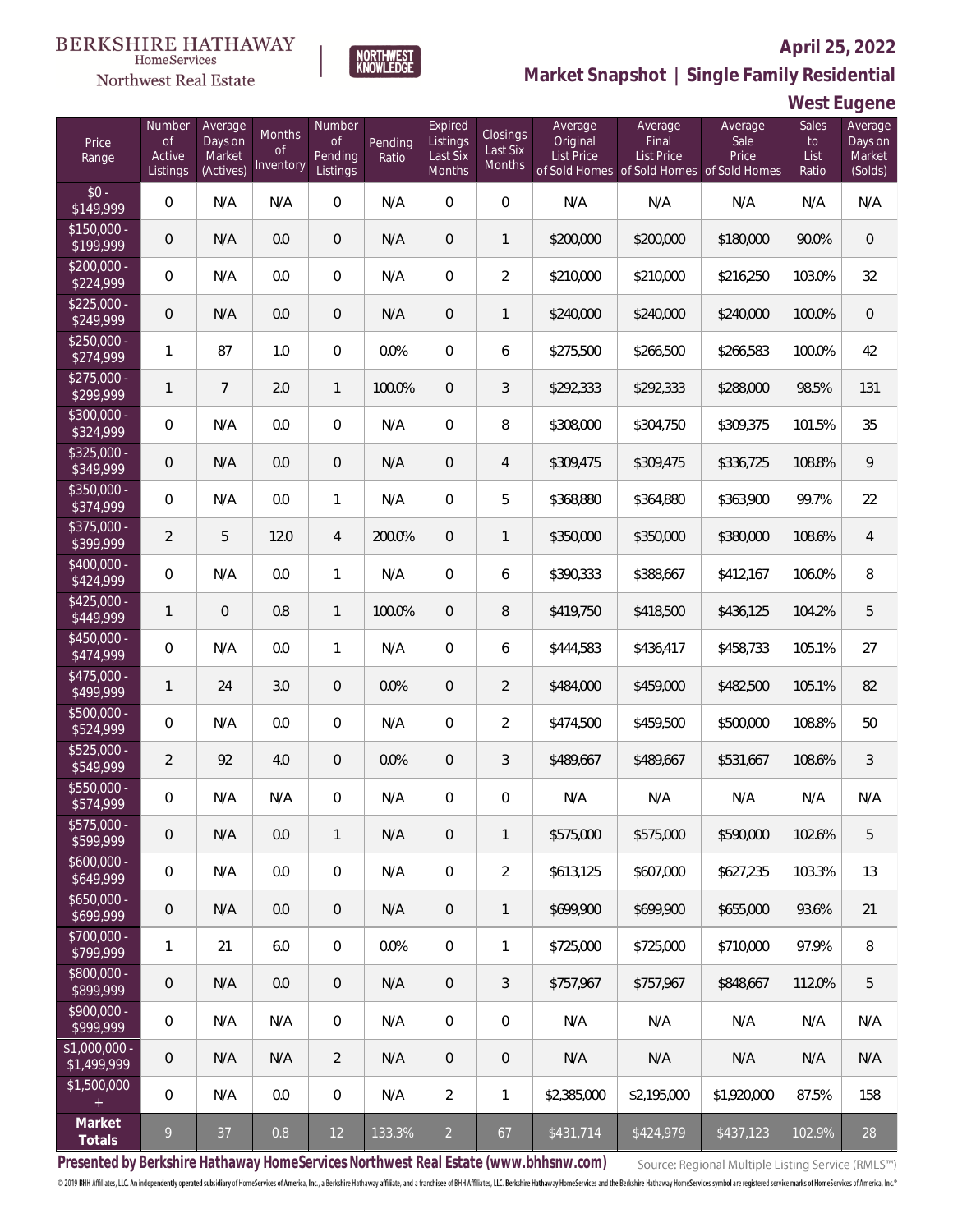#### **BERKSHIRE HATHAWAY**  $\label{lem:sevices} \textsc{Home} \textsc{Service} \textsc{s}$

### Northwest Real Estate



### **April 25, 2022 Market Snapshot | Single Family Residential**

**Danebo**

| Price<br>Range                | Number<br><b>of</b><br>Active<br>Listings | Average<br>Days on<br>Market<br>(Actives) | Months<br>0f<br>Inventory | Number<br><b>of</b><br>Pending<br>Listings | Pending<br>Ratio | Expired<br>Listings<br>Last Six<br>Months | Closings<br>Last Six<br>Months | Average<br>Original<br>List Price | Average<br>Final<br>List Price<br>of Sold Homes of Sold Homes of Sold Homes | Average<br>Sale<br>Price | Sales<br>to<br>List<br>Ratio | Average<br>Days on<br>Market<br>(Solds) |
|-------------------------------|-------------------------------------------|-------------------------------------------|---------------------------|--------------------------------------------|------------------|-------------------------------------------|--------------------------------|-----------------------------------|-----------------------------------------------------------------------------|--------------------------|------------------------------|-----------------------------------------|
| $$0 -$<br>\$149,999           | $\overline{0}$                            | N/A                                       | 0.0                       | $\overline{0}$                             | N/A              | $\Omega$                                  | $\mathbf{1}$                   | \$195,000                         | \$195,000                                                                   | \$145,000                | 74.4%                        | 6                                       |
| $$150,000 -$<br>\$199,999     | $\overline{0}$                            | N/A                                       | 0.0                       | $\overline{0}$                             | N/A              | $\Omega$                                  | $\mathbf{1}$                   | \$150,000                         | \$150,000                                                                   | \$175,000                | 116.7%                       | $\mathbf 0$                             |
| $$200,000 -$<br>\$224,999     | $\overline{0}$                            | N/A                                       | 0.0                       | $\overline{0}$                             | N/A              | $\Omega$                                  | $\overline{2}$                 | \$220,250                         | \$220,250                                                                   | \$220,250                | 100.0%                       | $\overline{2}$                          |
| $$225,000 -$<br>\$249,999     | $\overline{0}$                            | N/A                                       | 0.0                       | $\overline{0}$                             | N/A              | $\mathbf{1}$                              | $\overline{2}$                 | \$237,500                         | \$237,500                                                                   | \$238,500                | 100.4%                       | 11                                      |
| $$250,000 -$<br>\$274,999     | $\mathbf{1}$                              | 315                                       | 1.2                       | $\mathbf{1}$                               | 100.0%           | $\Omega$                                  | 5                              | \$250,780                         | \$246,780                                                                   | \$260,530                | 105.6%                       | $\mathcal{G}$                           |
| $$275,000 -$<br>\$299,999     | $\overline{2}$                            | 5                                         | 1.1                       | $\overline{2}$                             | 100.0%           | $\mathbf{1}$                              | 11                             | \$289,555                         | \$285,745                                                                   | \$288,255                | 100.9%                       | 12                                      |
| $$300,000 -$<br>\$324,999     | $\mathbf{1}$                              | 24                                        | 0.4                       | $\overline{4}$                             | 400.0%           | $\mathbf{1}$                              | 15                             | \$317,407                         | \$313,607                                                                   | \$313,870                | 100.1%                       | 26                                      |
| $$325,000 -$<br>\$349,999     | $\overline{2}$                            | 34                                        | 0.6                       | 6                                          | 300.0%           | $\mathbf{1}$                              | 21                             | \$328,833                         | \$327,119                                                                   | \$334,662                | 102.3%                       | 17                                      |
| $$350,000 -$<br>\$374,999     | 3                                         | $\overline{4}$                            | 0.5                       | 9                                          | 300.0%           | $\Omega$                                  | 37                             | \$353,272                         | \$350,302                                                                   | \$358,428                | 102.3%                       | 23                                      |
| $$375,000 -$<br>\$399,999     | 3                                         | 5                                         | 0.7                       | 3                                          | 100.0%           | $\mathbf{1}$                              | 26                             | \$374,634                         | \$373,480                                                                   | \$383,462                | 102.7%                       | 12                                      |
| $$400,000 -$<br>\$424,999     | 3                                         | 11                                        | 0.7                       | 4                                          | 133.3%           | $\Omega$                                  | 26                             | \$399,808                         | \$399,523                                                                   | \$408,596                | 102.3%                       | 11                                      |
| $$425,000 -$<br>\$449,999     | $\overline{2}$                            | $\overline{4}$                            | 0.8                       | $\mathbf{1}$                               | 50.0%            | $\overline{0}$                            | 15                             | \$415,753                         | \$413,753                                                                   | \$432,400                | 104.5%                       | $\overline{7}$                          |
| $$450,000 -$<br>\$474,999     | 1                                         | 5                                         | 1.0                       | $\mathbf{1}$                               | 100.0%           | $\overline{0}$                            | 6                              | \$463,817                         | \$457,300                                                                   | \$464,650                | 101.6%                       | 14                                      |
| $$475,000 -$<br>\$499,999     | $\mathbf{1}$                              | $\overline{4}$                            | 0.6                       | $\mathfrak{Z}$                             | 300.0%           | $\overline{0}$                            | 10                             | \$464,700                         | \$464,700                                                                   | \$485,200                | 104.4%                       | 10                                      |
| \$500,000 -<br>\$524,999      | $\overline{0}$                            | N/A                                       | 0.0                       | $\overline{0}$                             | N/A              | $\overline{0}$                            | 6                              | \$489,167                         | \$489,167                                                                   | \$507,667                | 103.8%                       | $\overline{4}$                          |
| $$525,000 -$<br>\$549,999     | $\overline{0}$                            | N/A                                       | 0.0                       | $\mathbf{1}$                               | N/A              | $\overline{0}$                            | $\overline{2}$                 | \$522,500                         | \$522,500                                                                   | \$536,250                | 102.6%                       | 5                                       |
| \$550,000 -<br>\$574,999      | 0                                         | N/A                                       | 0.0                       | $\overline{0}$                             | N/A              | $\overline{0}$                            | 5                              | \$555,595                         | \$555,595                                                                   | \$559,500                | 100.7%                       | 19                                      |
| $$575,000 -$<br>\$599,999     | 1                                         | 56                                        | N/A                       | $\mathbf{1}$                               | 100.0%           | $\theta$                                  | 0                              | N/A                               | N/A                                                                         | N/A                      | N/A                          | N/A                                     |
| $$600,000 -$<br>\$649,999     | $\boldsymbol{0}$                          | N/A                                       | N/A                       | $\mathbf 0$                                | N/A              | $\mathbf 0$                               | $\mathbf 0$                    | N/A                               | N/A                                                                         | N/A                      | N/A                          | N/A                                     |
| $$650,000 -$<br>\$699,999     | $\mathbf 0$                               | N/A                                       | N/A                       | $\mathbf 0$                                | N/A              | $\sqrt{2}$                                | 0                              | N/A                               | N/A                                                                         | N/A                      | N/A                          | N/A                                     |
| $$700,000 -$<br>\$799,999     | $\boldsymbol{0}$                          | N/A                                       | N/A                       | $\mathbf 0$                                | N/A              | $\mathbf 0$                               | $\mathbf 0$                    | N/A                               | N/A                                                                         | N/A                      | N/A                          | N/A                                     |
| $$800,000 -$<br>\$899,999     | $\boldsymbol{0}$                          | N/A                                       | N/A                       | $\mathbf 0$                                | N/A              | $\sqrt{2}$                                | 0                              | N/A                               | N/A                                                                         | N/A                      | N/A                          | N/A                                     |
| $$900,000 -$<br>\$999,999     | 0                                         | N/A                                       | N/A                       | $\mathbf 0$                                | N/A              | $\overline{2}$                            | $\mathbf 0$                    | N/A                               | N/A                                                                         | N/A                      | N/A                          | N/A                                     |
| $$1,000,000$ -<br>\$1,499,999 | 0                                         | N/A                                       | N/A                       | $\mathbf 0$                                | N/A              | $\overline{0}$                            | 0                              | N/A                               | N/A                                                                         | N/A                      | N/A                          | N/A                                     |
| \$1,500,000<br>$\pm$          | 0                                         | N/A                                       | N/A                       | $\boldsymbol{0}$                           | N/A              | $\mathbf 0$                               | $\mathbf 0$                    | N/A                               | N/A                                                                         | N/A                      | N/A                          | N/A                                     |
| Market<br>Totals              | $20\,$                                    | 27                                        | 0.6                       | 36                                         | 180.0%           | $\overline{7}$                            | 191                            | \$371,711                         | \$369,767                                                                   | \$378,765                | 102.4%                       | 15                                      |

**Presented by Berkshire Hathaway HomeServices Northwest Real Estate (www.bhhsnw.com)**

Source: Regional Multiple Listing Service (RMLS™)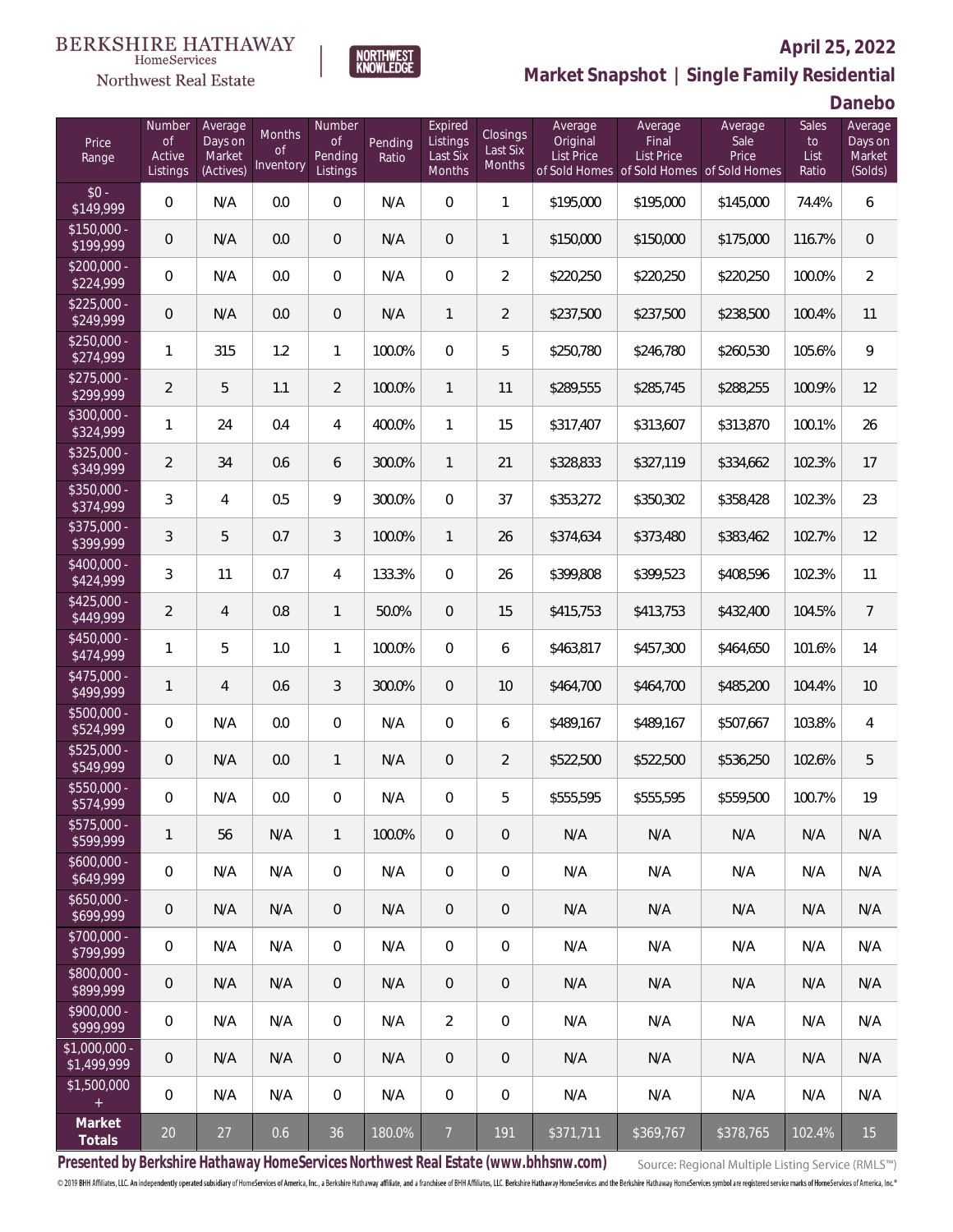

**NORTHWEST**<br>KNOWLEDGE

Northwest Real Estate

### **Market Snapshot | Single Family Residential**

**River Road**

| Price<br>Range                       | Number<br>$\circ f$<br>Active<br>Listings | Average<br>Days on<br>Market<br>(Actives) | Months<br><b>of</b><br>Inventory | Number<br><b>of</b><br>Pending<br>Listings | Pending<br>Ratio | Expired<br>Listings<br>Last Six<br><b>Months</b> | Closings<br>Last Six<br>Months | Average<br>Original<br><b>List Price</b> | Average<br>Final<br>List Price<br>of Sold Homes of Sold Homes of Sold Homes | Average<br>Sale<br>Price | Sales<br>to<br>List<br>Ratio | Average<br>Days on<br>Market<br>(Solds) |
|--------------------------------------|-------------------------------------------|-------------------------------------------|----------------------------------|--------------------------------------------|------------------|--------------------------------------------------|--------------------------------|------------------------------------------|-----------------------------------------------------------------------------|--------------------------|------------------------------|-----------------------------------------|
| $$0 -$<br>\$149,999                  | 0                                         | N/A                                       | N/A                              | 0                                          | N/A              | $\overline{0}$                                   | $\boldsymbol{0}$               | N/A                                      | N/A                                                                         | N/A                      | N/A                          | N/A                                     |
| $\overline{$150,000}$ -<br>\$199,999 | 0                                         | N/A                                       | N/A                              | $\overline{0}$                             | N/A              | $\overline{0}$                                   | $\theta$                       | N/A                                      | N/A                                                                         | N/A                      | N/A                          | N/A                                     |
| $$200,000 -$<br>\$224,999            | 0                                         | N/A                                       | N/A                              | $\overline{0}$                             | N/A              | $\mathbf{0}$                                     | $\mathbf 0$                    | N/A                                      | N/A                                                                         | N/A                      | N/A                          | N/A                                     |
| $$225,000 -$<br>\$249,999            | 0                                         | N/A                                       | 0.0                              | $\overline{0}$                             | N/A              | $\overline{0}$                                   | 1                              | \$249,000                                | \$239,000                                                                   | \$242,000                | 101.3%                       | 21                                      |
| $$250,000 -$<br>\$274,999            | 0                                         | N/A                                       | 0.0                              | $\overline{0}$                             | N/A              | $\overline{0}$                                   | 1                              | \$275,000                                | \$275,000                                                                   | \$250,000                | 90.9%                        | 33                                      |
| $$275,000 -$<br>\$299,999            | $\mathbf{1}$                              | 5                                         | 3.0                              | 1                                          | 100.0%           | $\mathbf{1}$                                     | $\overline{2}$                 | \$284,500                                | \$284,500                                                                   | \$297,500                | 104.6%                       | 5                                       |
| $$300,000 -$<br>\$324,999            | $\boldsymbol{0}$                          | N/A                                       | 0.0                              | $\overline{0}$                             | N/A              | $\overline{0}$                                   | 3                              | \$324,967                                | \$322,633                                                                   | \$318,133                | 98.6%                        | 28                                      |
| $$325,000 -$<br>\$349,999            | $\mathbf{1}$                              | $\overline{4}$                            | 0.7                              | 1                                          | 100.0%           | $\mathbf{1}$                                     | 9                              | \$323,278                                | \$323,278                                                                   | \$337,278                | 104.3%                       | 10                                      |
| $$350,000 -$<br>\$374,999            | 0                                         | N/A                                       | 0.0                              | $\overline{2}$                             | N/A              | $\overline{2}$                                   | 13                             | \$369,800                                | \$362,708                                                                   | \$363,531                | 100.2%                       | 36                                      |
| \$375,000 -<br>\$399,999             | $\mathbf{1}$                              | 5                                         | 0.5                              | $\overline{4}$                             | 400.0%           | $\overline{0}$                                   | 12                             | \$373,908                                | \$373,908                                                                   | \$384,981                | 103.0%                       | 9                                       |
| $$400,000 -$<br>\$424,999            | 0                                         | N/A                                       | 0.0                              | 1                                          | N/A              | $\overline{0}$                                   | 10                             | \$388,890                                | \$387,890                                                                   | \$410,000                | 105.7%                       | 11                                      |
| $$425,000 -$<br>\$449,999            | 0                                         | N/A                                       | 0.0                              | $\overline{4}$                             | N/A              | $\overline{2}$                                   | 5                              | \$432,800                                | \$432,800                                                                   | \$437,600                | 101.1%                       | 12                                      |
| \$450,000 -<br>\$474,999             | 1                                         | 5                                         | 0.7                              | $\overline{2}$                             | 200.0%           | $\overline{0}$                                   | 9                              | \$425,433                                | \$437,778                                                                   | \$456,389                | 104.3%                       | 15                                      |
| $$475,000 -$<br>\$499,999            | 2                                         | 32                                        | 4.0                              | 1                                          | 50.0%            | $\overline{0}$                                   | 3                              | \$483,000                                | \$481,667                                                                   | \$478,633                | 99.4%                        | 28                                      |
| $$500,000 -$<br>\$524,999            | $\overline{2}$                            | 4                                         | 6.0                              | 1                                          | 50.0%            | $\overline{0}$                                   | $\overline{2}$                 | \$477,500                                | \$469,500                                                                   | \$511,000                | 108.8%                       | 56                                      |
| \$525,000 -<br>\$549,999             | 0                                         | N/A                                       | 0.0                              | $\overline{0}$                             | N/A              | $\overline{0}$                                   | $\overline{2}$                 | \$512,500                                | \$512,500                                                                   | \$541,500                | 105.7%                       | 5                                       |
| \$550,000 -<br>\$574,999             | 0                                         | N/A                                       | 0.0                              | 0                                          | N/A              | $\overline{0}$                                   | 1                              | \$549,000                                | \$549,000                                                                   | \$550,000                | 100.2%                       | $\, 8$                                  |
| $$575,000 -$<br>\$599,999            | 0                                         | N/A                                       | 0.0                              | 0                                          | N/A              | 0                                                | 2                              | \$507,500                                | \$507,500                                                                   | \$586,000                | 115.5%                       | 8                                       |
| $$600,000 -$<br>\$649,999            | 1                                         | 66                                        | 6.0                              | $\overline{0}$                             | 0.0%             | $\overline{0}$                                   | $\mathbf{1}$                   | \$629,000                                | \$619,000                                                                   | \$615,000                | 99.4%                        | 25                                      |
| $$650,000 -$<br>\$699,999            | $\mathbf{1}$                              | 74                                        | N/A                              | $\overline{0}$                             | 0.0%             | $\overline{0}$                                   | $\overline{0}$                 | N/A                                      | N/A                                                                         | N/A                      | N/A                          | N/A                                     |
| $$700,000 -$<br>\$799,999            | 0                                         | N/A                                       | N/A                              | $\overline{0}$                             | N/A              | $\mathbf 0$                                      | $\boldsymbol{0}$               | N/A                                      | N/A                                                                         | N/A                      | N/A                          | N/A                                     |
| \$800,000 -<br>\$899,999             | 0                                         | N/A                                       | N/A                              | $\overline{0}$                             | N/A              | $\overline{0}$                                   | $\overline{0}$                 | N/A                                      | N/A                                                                         | N/A                      | N/A                          | N/A                                     |
| $$900,000 -$<br>\$999,999            | 0                                         | N/A                                       | N/A                              | $\overline{0}$                             | N/A              | $\mathbf 0$                                      | 0                              | N/A                                      | N/A                                                                         | N/A                      | N/A                          | N/A                                     |
| $$1,000,000 -$<br>\$1,499,999        | 0                                         | N/A                                       | N/A                              | $\overline{0}$                             | N/A              | $\mathbf{0}$                                     | $\overline{0}$                 | N/A                                      | N/A                                                                         | N/A                      | N/A                          | N/A                                     |
| \$1,500,000                          | 0                                         | N/A                                       | N/A                              | $\overline{0}$                             | N/A              | $\mathbf 0$                                      | 0                              | N/A                                      | N/A                                                                         | N/A                      | N/A                          | N/A                                     |
| Market<br>Totals                     | 10                                        | 23                                        | 0.8                              | 17                                         | 170.0%           | $6\overline{6}$                                  | 76                             | \$391,783                                | \$391,282                                                                   | \$403,894                | 103.2%                       | 18                                      |

**Presented by Berkshire Hathaway HomeServices Northwest Real Estate (www.bhhsnw.com)**

Source: Regional Multiple Listing Service (RMLS™)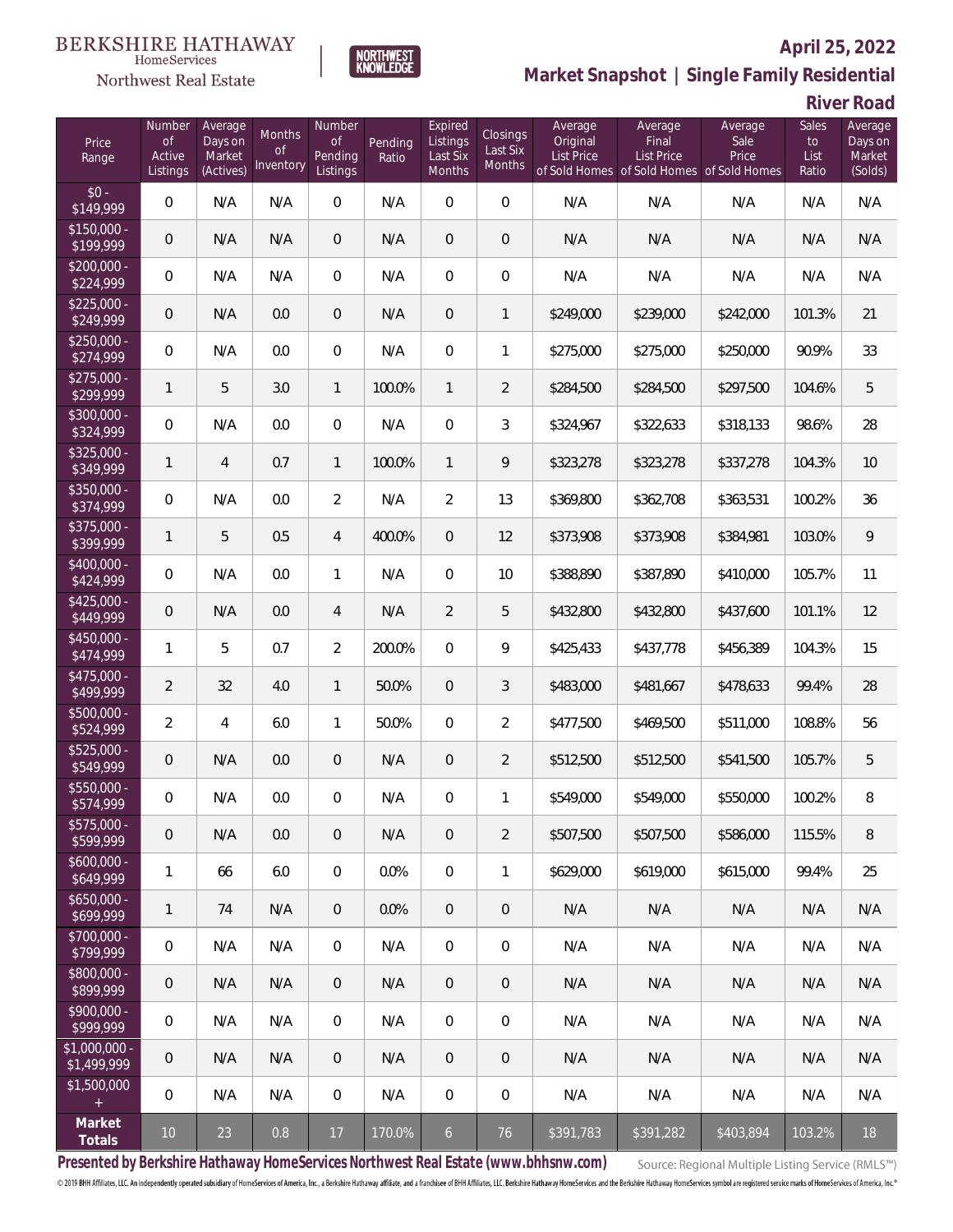### **BERKSHIRE HATHAWAY** HomeServices

**NORTHWEST**<br>KNOWLEDGE

Northwest Real Estate

## **Market Snapshot | Single Family Residential**

**Santa Clara**

| Price<br>Range                | Number<br>of<br>Active<br>Listings | Average<br>Days on<br>Market<br>(Actives) | Months<br>0f<br>Inventory | Number<br>Οf<br>Pending<br>Listings | Pending<br>Ratio | Expired<br>Listings<br>Last Six<br><b>Months</b> | Closings<br>Last Six<br>Months | Average<br>Original<br><b>List Price</b> | Average<br>Final<br>List Price<br>of Sold Homes of Sold Homes of Sold Homes | Average<br>Sale<br>Price | Sales<br>to<br>List<br>Ratio | Average<br>Days on<br>Market<br>(Solds) |
|-------------------------------|------------------------------------|-------------------------------------------|---------------------------|-------------------------------------|------------------|--------------------------------------------------|--------------------------------|------------------------------------------|-----------------------------------------------------------------------------|--------------------------|------------------------------|-----------------------------------------|
| $$0 -$<br>\$149,999           | 0                                  | N/A                                       | N/A                       | $\overline{0}$                      | N/A              | $\overline{0}$                                   | $\mathbf{0}$                   | N/A                                      | N/A                                                                         | N/A                      | N/A                          | N/A                                     |
| $$150.000 -$<br>\$199,999     | 0                                  | N/A                                       | N/A                       | $\overline{0}$                      | N/A              | $\overline{0}$                                   | $\theta$                       | N/A                                      | N/A                                                                         | N/A                      | N/A                          | N/A                                     |
| $$200.000 -$<br>\$224,999     | 0                                  | N/A                                       | N/A                       | $\overline{0}$                      | N/A              | 0                                                | $\mathbf 0$                    | N/A                                      | N/A                                                                         | N/A                      | N/A                          | N/A                                     |
| $$225.000 -$<br>\$249,999     | $\theta$                           | N/A                                       | N/A                       | $\overline{2}$                      | N/A              | $\mathbf{1}$                                     | $\theta$                       | N/A                                      | N/A                                                                         | N/A                      | N/A                          | N/A                                     |
| $$250.000 -$<br>\$274,999     | 0                                  | N/A                                       | 0.0                       | $\overline{0}$                      | N/A              | 1                                                | 1                              | \$249,000                                | \$249,000                                                                   | \$260,000                | 104.4%                       | 14                                      |
| $$275.000 -$<br>\$299,999     | 0                                  | N/A                                       | 0.0                       | $\overline{0}$                      | N/A              | $\overline{0}$                                   | 6                              | \$287,286                                | \$285,603                                                                   | \$282,120                | 98.8%                        | 19                                      |
| $$300,000 -$<br>\$324,999     | 0                                  | N/A                                       | 0.0                       | $\overline{2}$                      | N/A              | $\overline{0}$                                   | 6                              | \$305,000                                | \$300,317                                                                   | \$313,500                | 104.4%                       | 20                                      |
| $$325.000 -$<br>\$349,999     | $\overline{2}$                     | 14                                        | 1.7                       | $\mathbf{1}$                        | 50.0%            | $\mathbf{1}$                                     | $\overline{7}$                 | \$336,000                                | \$336,000                                                                   | \$340,071                | 101.2%                       | $\, 8$                                  |
| $$350,000 -$<br>\$374,999     | 0                                  | N/A                                       | 0.0                       | $\overline{2}$                      | N/A              | $\overline{2}$                                   | 12                             | \$352,750                                | \$349,417                                                                   | \$363,667                | 104.1%                       | 25                                      |
| $$375,000 -$<br>\$399,999     | 0                                  | N/A                                       | 0.0                       | 5                                   | N/A              | $\mathbf{1}$                                     | 23                             | \$379,934                                | \$377,516                                                                   | \$384,321                | 101.8%                       | 17                                      |
| $$400,000 -$<br>\$424,999     | 3                                  | 6                                         | 1.2                       | 3                                   | 100.0%           | $\overline{0}$                                   | 15                             | \$400,187                                | \$396,840                                                                   | \$409,827                | 103.3%                       | 12                                      |
| $$425,000 -$<br>\$449,999     | 1                                  | 5                                         | 0.4                       | 4                                   | 400.0%           | $\overline{0}$                                   | 15                             | \$423,105                                | \$421,707                                                                   | \$431,093                | 102.2%                       | 24                                      |
| $$450,000 -$<br>\$474,999     | $\boldsymbol{0}$                   | N/A                                       | 0.0                       | $\overline{0}$                      | N/A              | $\overline{0}$                                   | 14                             | \$441,964                                | \$442,535                                                                   | \$458,767                | 103.7%                       | 14                                      |
| $$475,000 -$<br>\$499,999     | 0                                  | N/A                                       | 0.0                       | 5                                   | N/A              | $\overline{0}$                                   | 15                             | \$476,792                                | \$478,241                                                                   | \$484,035                | 101.2%                       | 6                                       |
| \$500,000 -<br>\$524,999      | 1                                  | 12                                        | 0.5                       | $\overline{2}$                      | 200.0%           | $\overline{0}$                                   | 11                             | \$490,548                                | \$490,548                                                                   | \$507,194                | 103.4%                       | $\boldsymbol{6}$                        |
| \$525,000 -<br>\$549,999      | 0                                  | N/A                                       | 0.0                       | 10                                  | N/A              | $\overline{0}$                                   | 10                             | \$528,894                                | \$525,894                                                                   | \$535,509                | 101.8%                       | 26                                      |
| \$550,000 -<br>\$574,999      | 0                                  | N/A                                       | $0.0\,$                   | 3                                   | N/A              | 1                                                | $\overline{2}$                 | \$554,610                                | \$554,610                                                                   | \$564,610                | 101.8%                       | $\overline{2}$                          |
| $$575,000 -$<br>\$599,999     | 0                                  | N/A                                       | 0.0                       | $\overline{4}$                      | N/A              | $\mathbf{1}$                                     | 8                              | \$578,185                                | \$578,185                                                                   | \$580.842                | 100.5%                       | 13                                      |
| $$600,000 -$<br>\$649,999     | $\overline{2}$                     | 15                                        | 1.7                       | 5                                   | 250.0%           | $\overline{0}$                                   | $\overline{7}$                 | \$589,843                                | \$589,843                                                                   | \$624,986                | 106.0%                       | 10                                      |
| $$650,000 -$<br>5699,999      | $\mathbf 0$                        | N/A                                       | 0.0                       | $\mathbf{1}$                        | N/A              | $\overline{0}$                                   | $\overline{4}$                 | \$633,475                                | \$613,475                                                                   | \$655,625                | 106.9%                       | 17                                      |
| $$700,000 -$<br>\$799,999     | 1                                  | $\overline{4}$                            | 2.0                       | $\overline{0}$                      | 0.0%             | $\overline{0}$                                   | 3                              | \$766,300                                | \$757,967                                                                   | \$736.667                | 97.2%                        | 19                                      |
| \$800,000 -<br>\$899,999      | $\mathbf 0$                        | N/A                                       | N/A                       | $\mathbf{1}$                        | N/A              | $\mathbf{1}$                                     | $\sqrt{2}$                     | N/A                                      | N/A                                                                         | N/A                      | N/A                          | N/A                                     |
| $$900,000 -$<br>\$999,999     | 0                                  | N/A                                       | 0.0                       | $\overline{0}$                      | N/A              | $\overline{0}$                                   | 1                              | \$995,000                                | \$995,000                                                                   | \$995,000                | 100.0%                       | $\mathbf 0$                             |
| $$1,000,000 -$<br>\$1,499,999 | $\theta$                           | N/A                                       | N/A                       | $\mathbf{1}$                        | N/A              | $\overline{0}$                                   | $\overline{0}$                 | N/A                                      | N/A                                                                         | N/A                      | N/A                          | N/A                                     |
| \$1,500,000                   | 0                                  | N/A                                       | N/A                       | $\overline{0}$                      | N/A              | $\mathbf{0}$                                     | $\mathbf 0$                    | N/A                                      | N/A                                                                         | N/A                      | N/A                          | N/A                                     |
| Market<br>Totals              | $10$                               | 10                                        | 0.4                       | 51                                  | 510.0%           | 9                                                | 160                            | \$444,946                                | \$443,007                                                                   | \$453,920                | 102.5%                       | 15                                      |

**Presented by Berkshire Hathaway HomeServices Northwest Real Estate (www.bhhsnw.com)**

Source: Regional Multiple Listing Service (RMLS™)